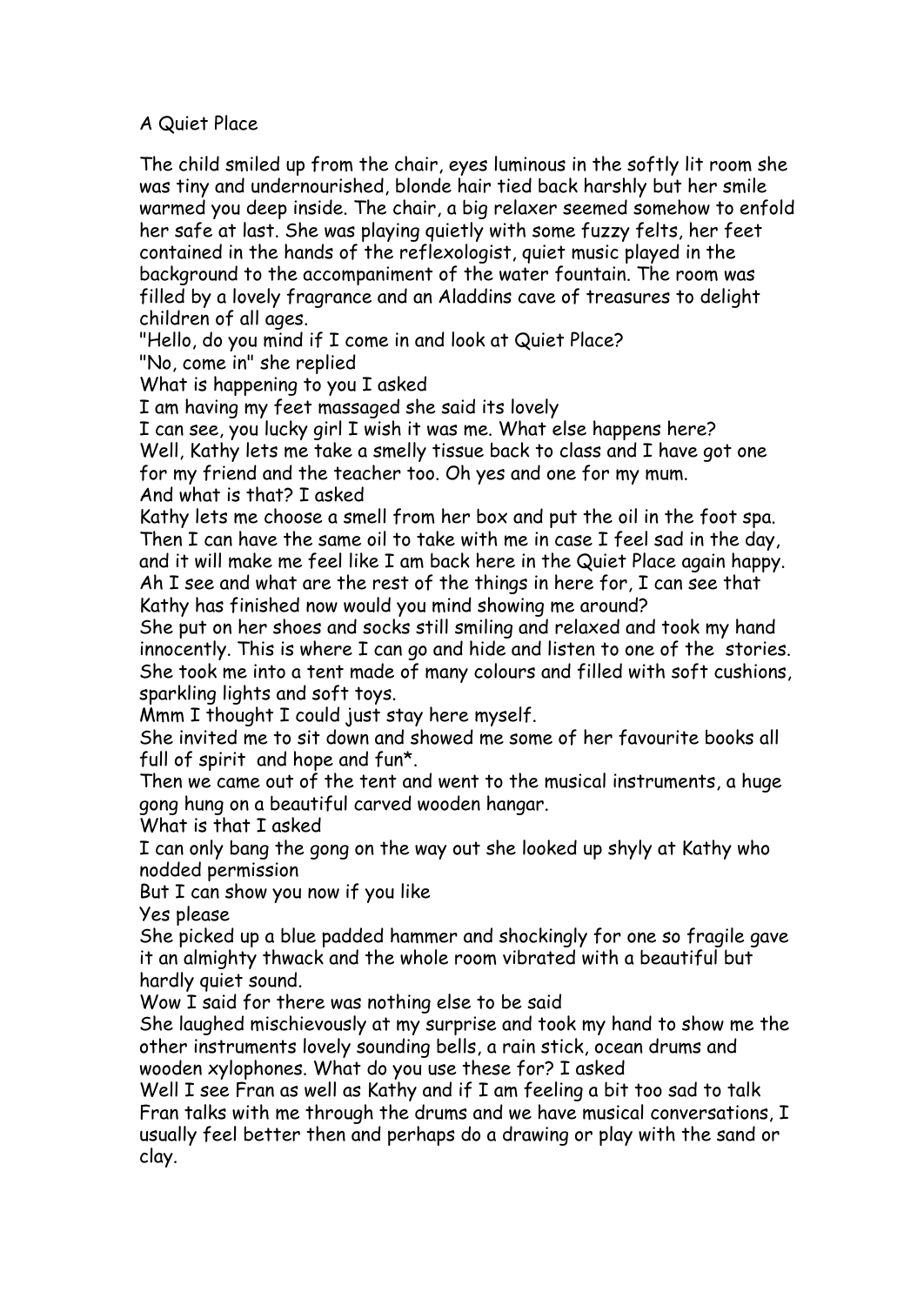But come and look at these, this is my favourite toy, she is a mummy polar bear with her baby. She picked them up and started to play without any self-consciousness. Mummy bear speaking to baby bear, having a little tea party and being tucked up in bed. Little things that go on in most children's lives as the norm but not with this little one.

What is that I asked

It's a trampoline which Fran lets me jump on when I come in it helps me keep fit

Keep fit I thought this fragile little girl?

Yes I go to ballet

She smiled up at Kathy who nodded for her to continue

I was on stage yesterday and everyone clapped, she looked down shyly. I have asthma and cannot always do my practice and so Fran and Kathy have helped me to do this show.

I raised my eyebrows? Tell me more and Kathy said

When N first came she was very shy and often felt unwell. Her little brother comes as well and he used to be a bit grumpy with you N didn't he. Yes, he used to kick and punch me very hard all the time but now he has stopped and we are good friends. I don't seem to be so sick all the time and have been able to practice and won my prize and that is what I said I wanted to do when Fran first asked me.

Yes said Kathy N is on her second six week programme because we are making good progress and wanted to support her through this show and there we are. Now it is time to go back to class N

Thank-you for showing me around she smiled sweetly and taking Kathys hand they went happily back to class.

I picked up her case notes for I already knew of her case with giving supervision to Fran

I stood in the room enjoying the atmosphere, the sense of stillness and peace I had hoped would be here when the idea first came to me.to be able to share this peace with others who didn't want to sit and meditate, whose lives were a noisy and chaotic simply because that is how they are where there is no privacy to think your own thoughts and just be still. Then those whose circumstances are more nightarish, living with trauma and violence to learn how to trust an adult again to touch and be touched with care and nurture to be listened to and respected to feel love and experience compassion for others that is what A Quiet Place is all about It encompasses the whole family because we are not islands floating in the ocean unattached to our families, environment communities and society -we are each a unique flower blooming in the soil of our genetics and nurtured by our experiences. These experiences are soaked in since we are in the womb with the body chemicals and will inform our behaviour because the body and mind are rippling connections -effecting our immune system ad our bodies ability to fight infections and therefore our ability to respond and learn to the best of our potential.

The unfolding of A Quiet Place in any environment also depends upon the same premise. It has various criteria which roll out into the unique form of a school or whatever environment within which it exists.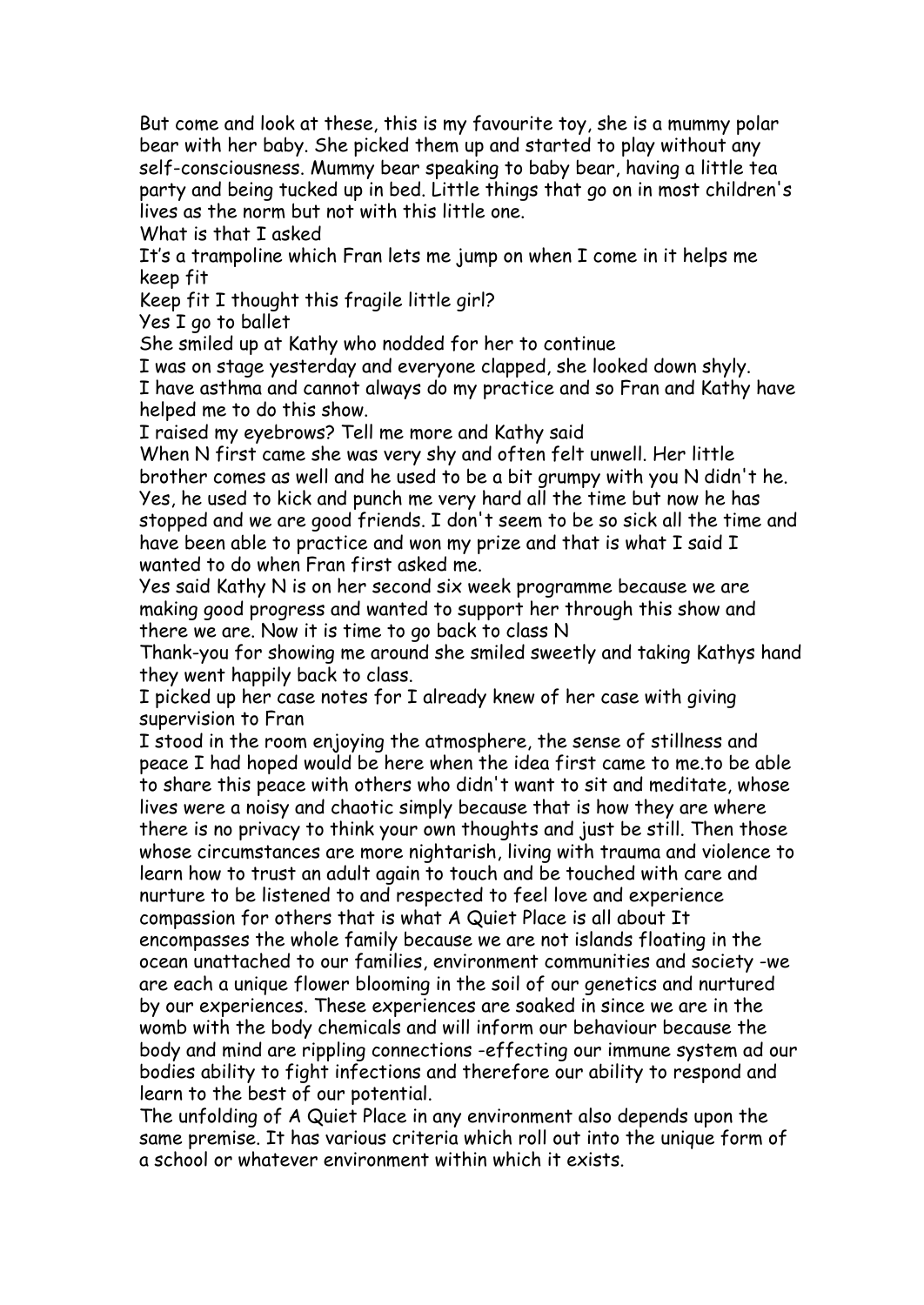I spoke to one of the teachers who had sent a number of children through the programme and made good us of it herself. This woman I knew to be one of the best and most dedicated teachers I had come across had been having her own family problems. So difficult had things become at home with health problems that she had taken time of for stress related difficulties. We had been able to offer her aromatherapy and psychotherapy which had maintained her in school with her 11 year olds at a crucial transitional phase for the last half term of the year .For her self esteem this had been a wonderful achievement, for the children the least disruption to their learning and the financial costs for the school saved hundreds of pounds of supply cover.

#### **Penelope Moon**

Penny has been teaching for nearly 28 years. In particular her interests lie in special Needs and Behaviour Management. She is a qualified Hypnopsychotherapist and is involved in training others. She is a founder member of Cheiron - A Quiet Place. She co-ordinates the Early Years Behaviour Team for Liverpool Local Education Authority from where she is seconded out to develop A Quiet Place.

In particular she is interested in :

Holistic education and its practical implementation within mainstream education. The development of emotional and spiritual intelligence will enhance the general ability to learn and help create a well-rounded individual. This is most relevant in our present state of society.

Complementary Therapy and it application to a broad range of conditions of the mind, body and spirit.

Parenting and the delicate issues surrounding the successful initial engagement and long term sustainability of support for families under stress

# **A Quiet Place**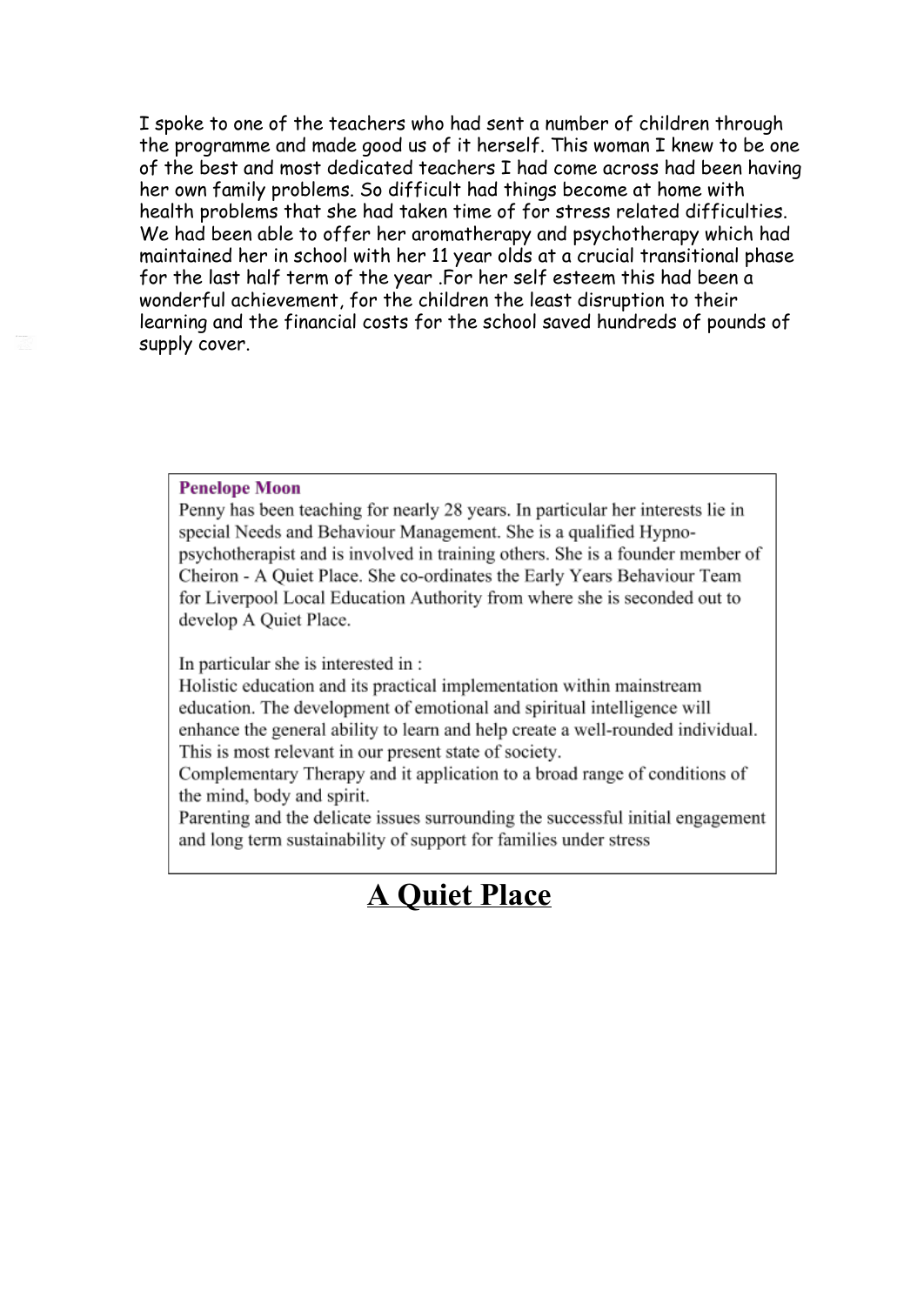# A Quiet Place aims

to provide children with a space where someone will listen to them in moments of crisis and stress.

help children to benefit from education by assisting in the removal of the blocks resulting from stress factors

assist in the process of preventing the build up of mental health problems by addressing issues at an early stage

deliver effective interventions via the holistic and creative use of innovative person-centred approaches

provide therapeutic support to children and their families within the host school provide training and support for the staff of that school

provide innovative and targeted interventions that support the child to remain in mainstream provision

# *The Cheiron Trust – A Quiet Place Project*

It is an action research programme which aims to develop emotional health, self esteem and confidence, and to use solution based strategies to develop positive relationships and improve communication skills.

Originally a specialised 'within schools' programme of therapeutic support for children experiencing behavioural and /or emotional difficulties, plans are being made made for the development of Quiet Places and Quiet Spaces within businesses and community bases. Based on the concept of 'wholism' in its fullest sense, it utilises both traditional and complementary approaches in support of the *whole* person – mind, emotions, body and spirit, in the context of their *whole* life, incorporating support for the individual, the family, school staff and where applicable, the wider community.

A Quiet Place is more than a room. It is a very specific programme characterised by

- The *supervised practice* of therapists trained to a professional level via nationally recognised training programmes
- Strict quality control via on-going monitoring and evaluation of the programme via Liverpool University : Department of Education

There are now many Quiet Places in Liverpool and others developing all over the country with interest overseas. Many children and families are having access to this empowering provision which helps them deal positively with their lives both in school and afterwards. It is offers life-long learning about themselves and their relationships, strategies for successful communication and tools to develop more of the potential that lies hidden within.

## **Expressing interest: For those who are interested in setting up a Quiet Place please contact**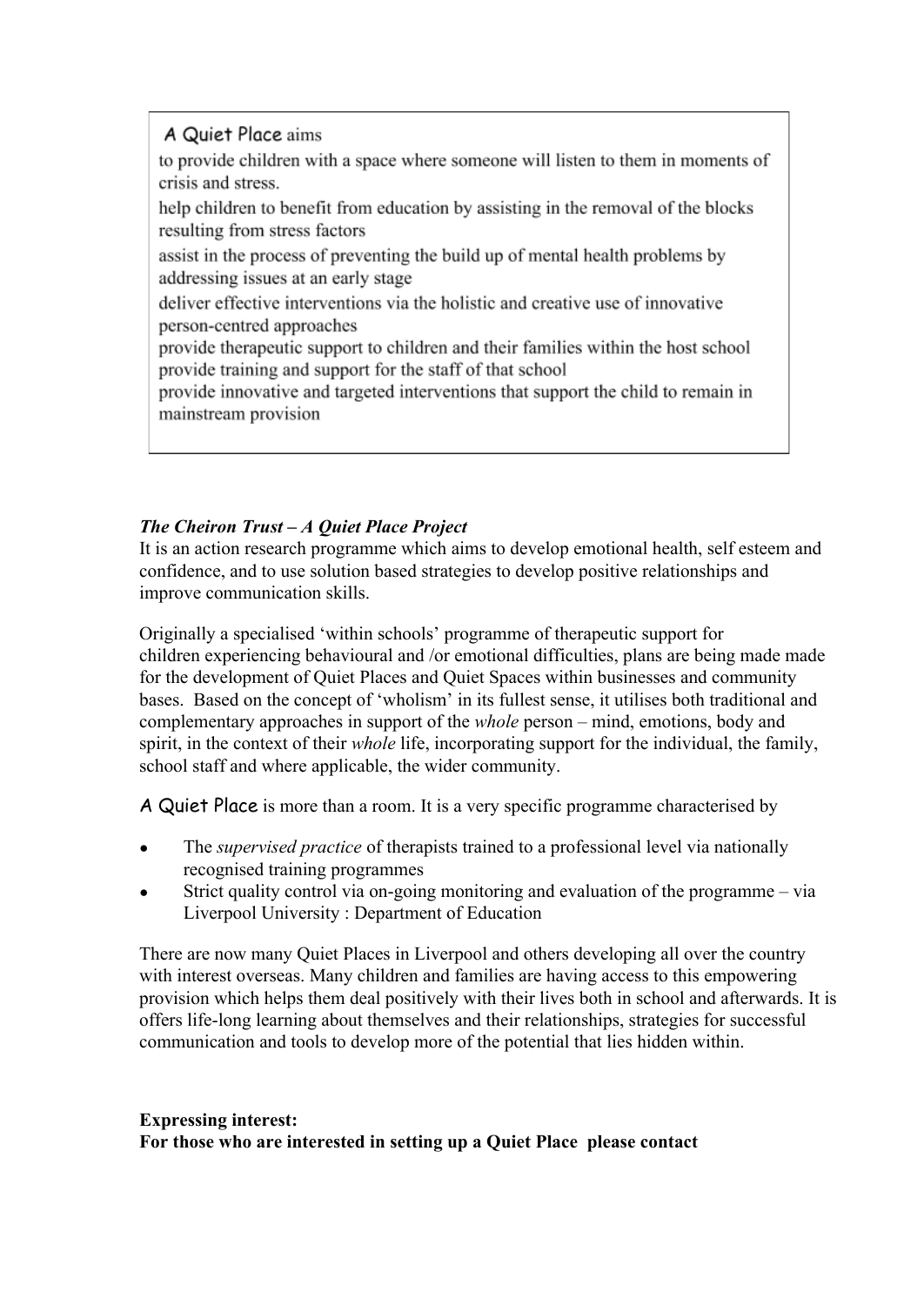## *References :*

- Bennathan.M.&Boxall.M.(1996) *Ef ective Intervention in primary Schools : Nurture Groups.* David Fulton Publishers.
- Department of Education and Employment : *Learning Elements of Single Regeneration Budget : Case Studies and Thematic Good Practice (5) 1999* London D*f*EE
- Department of Education and Employment: (1999) *Social Inclusion: Pupil Support* (Circular 10/99).London D*f*EE
- Kurtz. Z. (1996) *Treating Children Well*. London Mental Health Foundation
- Mills.J.C.& Crowley. R.J.(1986) *Therapeutic Metaphors for Children and the Child Within.* New York: Brunner/Mazel
- Olness. K. &Cohen D.P. (1996) *Hypnosis and Hypnotherapy with Children* (3 rd Edition).London; Guildford Press
- Speke/Garston Partnership(1996) *Pathways to Integration; Regeneration Plan. Speke,* Liverpool:Speke/Garston Partnership
- Field.T.,Quintino.O.,Hernandez-Reif.M.,& Koslovsky.G. (1998)'Adolescents with attention deficit hyperactivity disorder benefit from massage therapy', *Adolescence.33(129), 103108*
- Spalding.B.:'The Contribution of a "Quiet Place" to Early Intervention Strategies for Children with Emotional and Behavioural Difficulties' *British Journal of Special Education Vol:27 (3) 129134*
- Tankersley. M., Kamps.D., Mancina.C. &Weidinger. D.(1996)'Social Interventions for Headstart Children with Behaviour Risks', Journal of Emotional and Behavioural Disorders. 4 (3) 171-182
- Walker.H.M., Kavanagh K., Stiller.B., Golly.A., Severson H. & Feil.E.(1998) 'First Step to Success, an early intervention approach for preventing school antisocial behaviour', *Journal of Emotional and Behavioural Disorders. 6(2). 6681*

Her comments about the children include :

'I have been to the Quiet Place myself and do use the techniques I have

learned at home' (teacher response).

. Some also referred to the obvious pleasure the children took in the room and

its facilities, and its effect in making them more reflective – 'they seem to be

more able to stop and think things through'.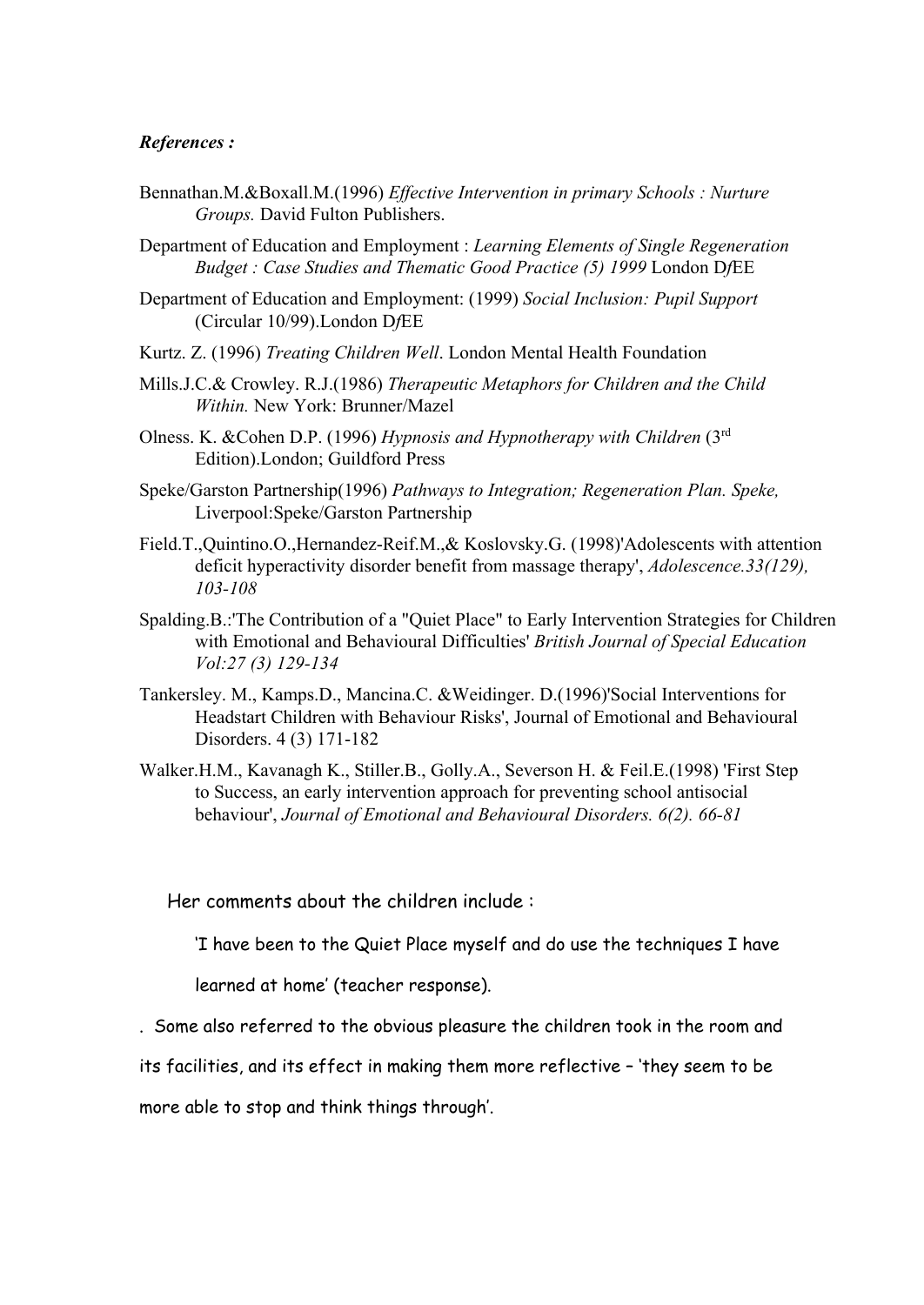Of those where the improvement had been marked, self-confidence was often cited:

'His progress through the intervention as akin to 'watching a flower blossom'. He began to make appropriate eye contact (something he never did previously), especially with me, and he began to relate more strongly to me. He grew in confidence in class, no longer afraid to ask or answer questions. The intervention made him 'feel special' (especially the massage sessions), and he particularly benefited from 1:1 sessions with the therapist. The computer software also proved to be beneficial, providing A with a non-intrusive relaxing activity.' (Child 13 – teacher)

Of the responses all were positive; fourteen of the children were felt to have improved noticeably, and of these, seven considerably. In seven of the children there were no marked changes in behaviour in the classroom. In one of the cases where only slight improvements had been noted the peer group situation was seen to be the major factor, and in the other three the teacher felt that the need was longer term than could be effectively dealt with by a six week intervention.

All of the teachers interviewed after the intervention with the child in their class showed a good understanding of the work that went on in the Quiet Place, and some of them had taken advantage of it themselves. This appeared to help when choosing children to attend, as most the referrals made were very appropriate. Very often poor self-confidence, poor self-esteem, constant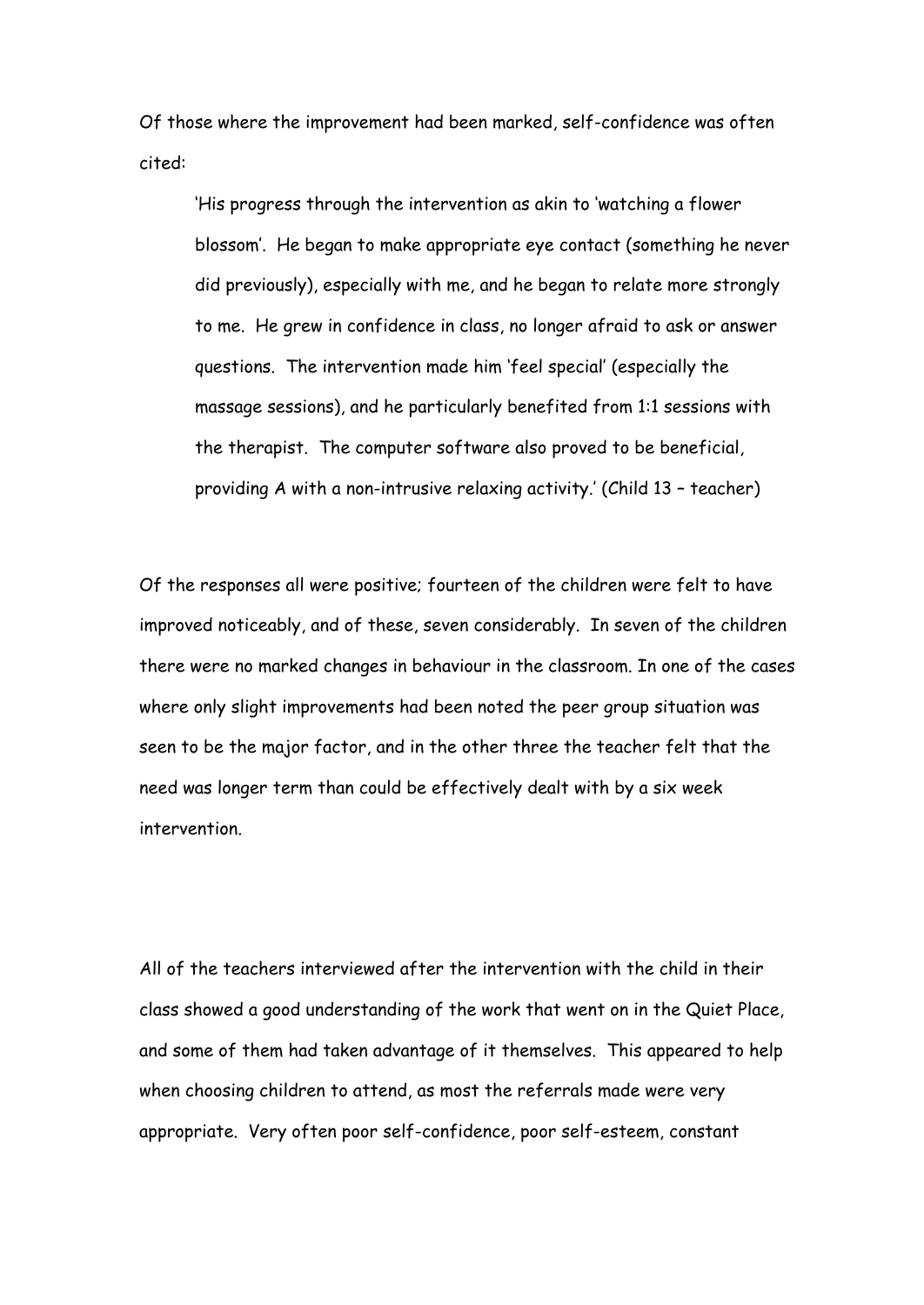attention seeking and a general sense of insecurity were cited as the main reasons for referral.

The teachers were also asked for their opinions about the effect the Quiet Place had had on the school as a whole. Of the six who responded, all noted positive changes and reference was made to the overall calming effect the work in the room appeared to have on the daily life of the school community. A reduction was also noted in the difficult behaviour in the playground

## **What seems to work in the Quiet Place?**

An analysis of the interview responses of the teachers in 18 of the cases and parents in 16, revealed the following pattern of comments regarding the effectiveness of the provision:

## **<sup>A</sup> calming influence**

This was particularly noted in 8 of the cases, and featured highly in the teacher (and headteacher) responses regarding its effect on the school as a whole

Eight Parents reported that their children seemed a 'lot calmer in themselves', and five of the parents particularly valued the assistance they themselves had received at the Quiet Place:

'She has become much more relaxed in herself and above all has managed to free herself from being dependent on her sister. She is now able to make friends on her own and has become less socially dependent on her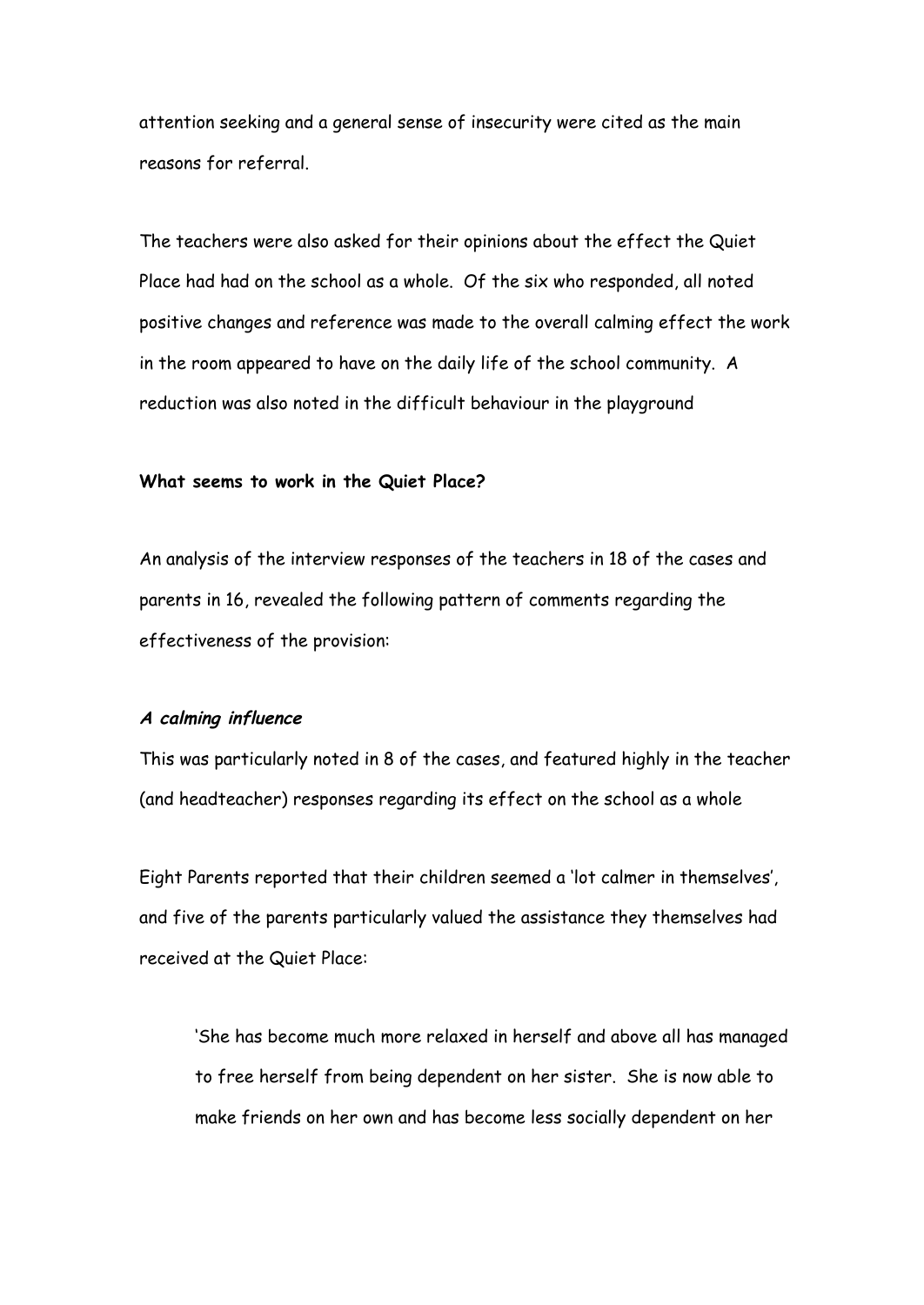sister. I went up for a massage too and thoroughly enjoyed it – very relaxing'.

(Child 8 - parent )

'After her period at the Quiet Place she seems to still have loads of energy, but has calmed down – she hasn't mentioned her dad so much and doesn't appear to want to see him as much as previously. She is not 'kicking off' so much and appears to be a lot calmer in herself. Her arguments with her sibs now seem more like the normal sort of thing that goes on in families, but she is still not sleeping regularly.' (Child 4 parent)

## **Self-Esteem**

In thirteen of the cases self-esteem featured as a major cause of the difficulties experienced prior to visiting the Quiet Place. Both teachers and parents also noted marked changes in the levels of confidence in these children as well as an enhanced ability to discuss problems:

'After her time in the Quiet Place she is much more forthcoming and talkative and she has started to go out much more. She will now open out and have a conversation, she is much chattier on the whole.' (Child 9 parent)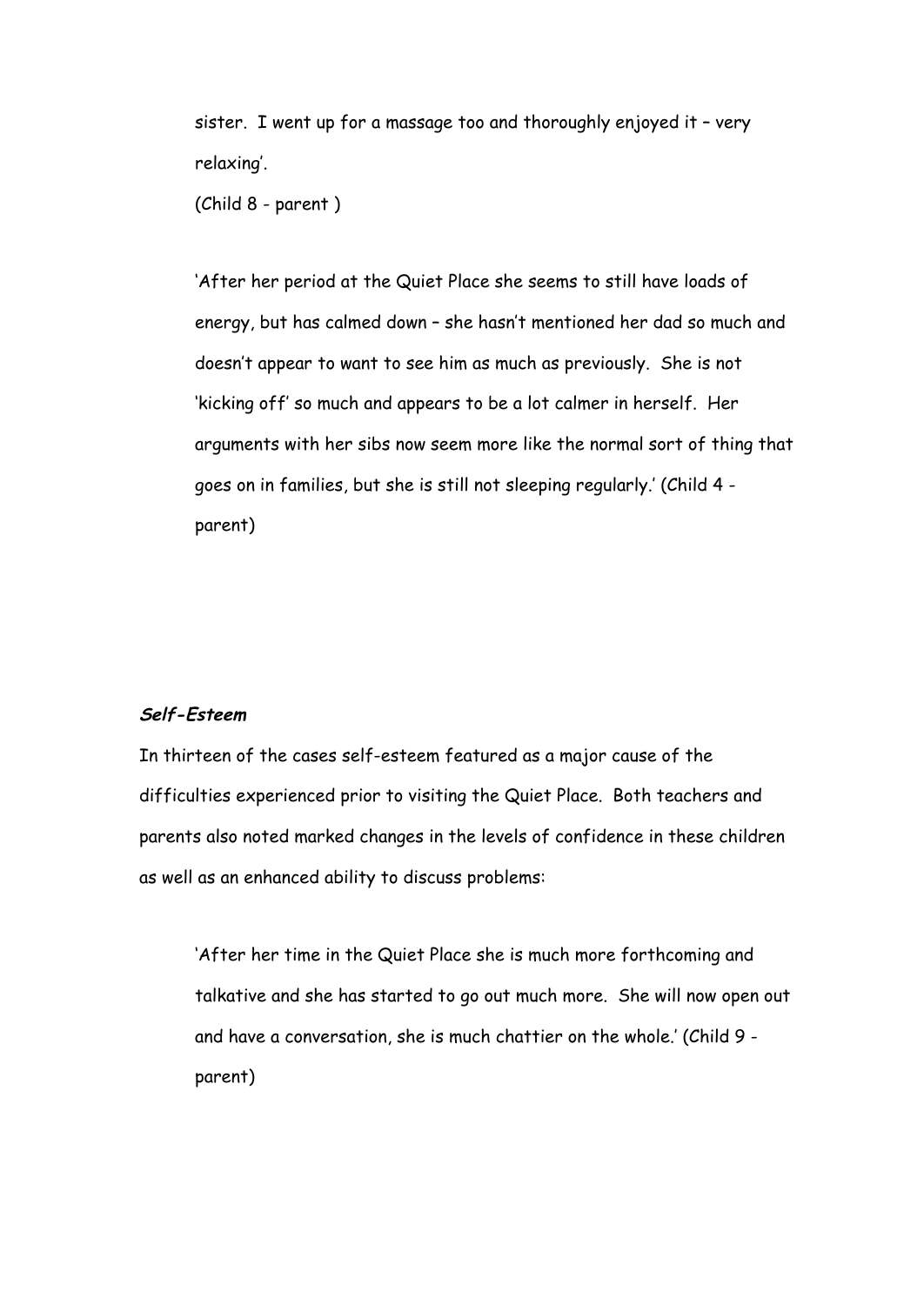For three of the children where self-esteem was cited, acute attention seeking behaviour had also been reported prior to the programme. The increased attention offered by the programme, both in terms of personal attention and massage seemed to make a considerable difference.

#### **Ability to reflect and talk things through**

The ability to reflect on their own behaviour and difficulties was also cited; the explicit identification of problems and feelings and bringing them to expression.

'After attending the Quiet Place she appears more settled, and is aware of how much she herself has improved. She has a much more positive attitude. The Quiet Place seems to fulfil her need for attention and provides an opportunity for her to get away from the stresses and strains of the classroom. She can now reflect much better on her difficulties.' (Child 10 – teacher)

'Since attending the Quiet Place she is much more tolerant with her brothers and sisters and will talk about what is going on with her, she can now discuss her difficulties and has become more open. She has had an opportunity to work on her problems and has made progress.' (Child 10 – parent)

#### **Anger management**

In four of the successful cases anger management, working with feelings and making sense of them, was mentioned by both teachers and parents as a major issue which had been addressed.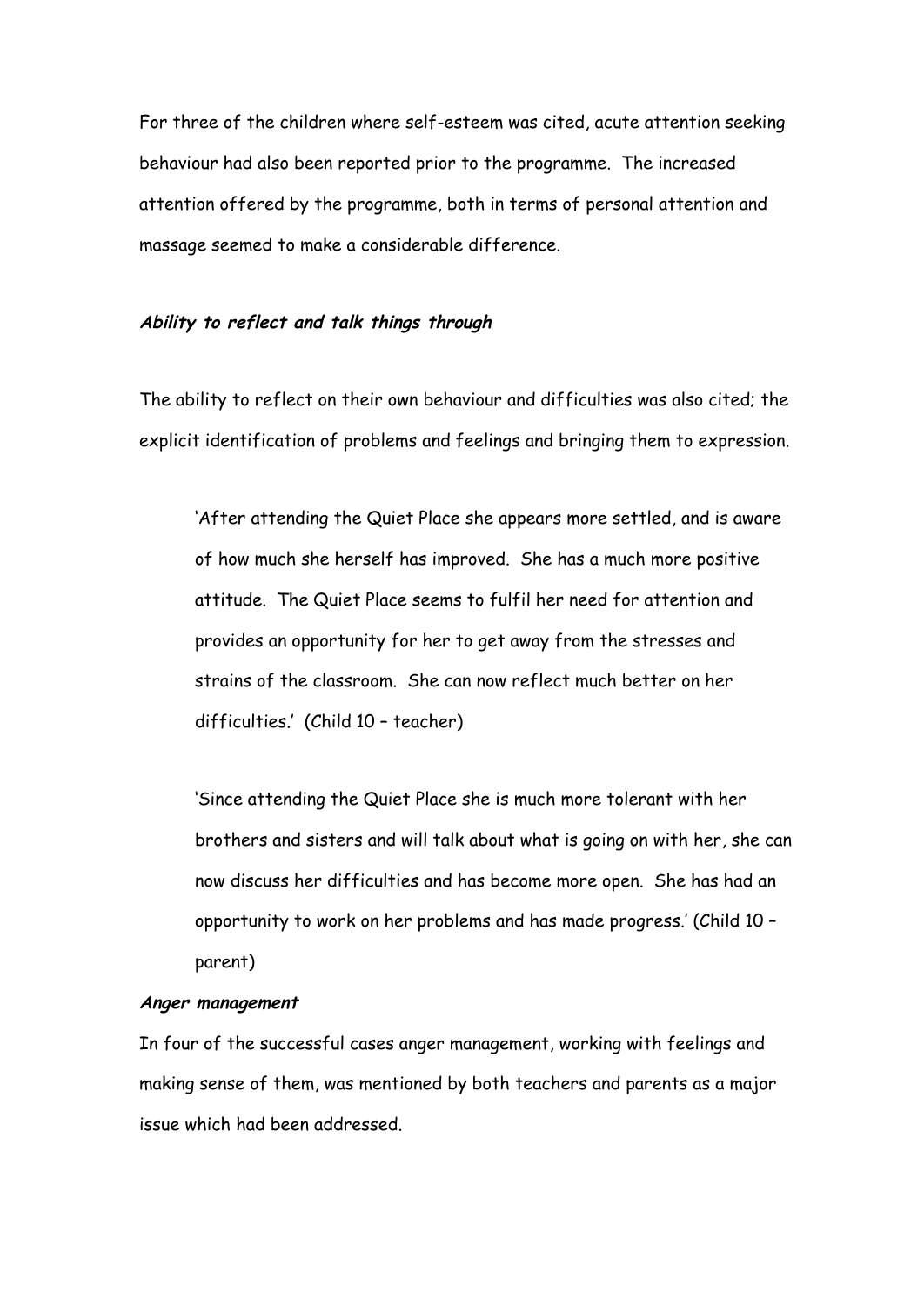'He was approaching adults with the expectation of negative,

confrontational responses. He is now seeking help from others rather than closing down into himself. He is now able to take the needs of others more into consideration. He has calmed down considerably and is able to keep his temper for longer and is able to rationalise rather than just fly off the handle as he used to do. It has helped him to settle in. His outbursts are more moderate and he is not running off anymore.' (Child 3 – teacher)

#### **Reducing parental stress**

Several of the parents interviewed referred to the direct effect the intervention had had on them, and in consequence also on the atmosphere at home:

'I also appreciated the help I received there – helped me to relieve stress and develop more positive thoughts – I found it helped – I would like it ideally for all children – help them to change old patterns. I found it most helpful as it works on a deeper level and helps to work with the stress."'(Child 4 – parent)

'The Quiet Place was a 'God send' – he can be taken out to calm down – it is helping me as well as I have individual sessions and feel I am gaining more insight – I couldn't see any solutions earlier, I was too caught up in it all. It is good to have someone to talk it through with.' (Child 3 – parent)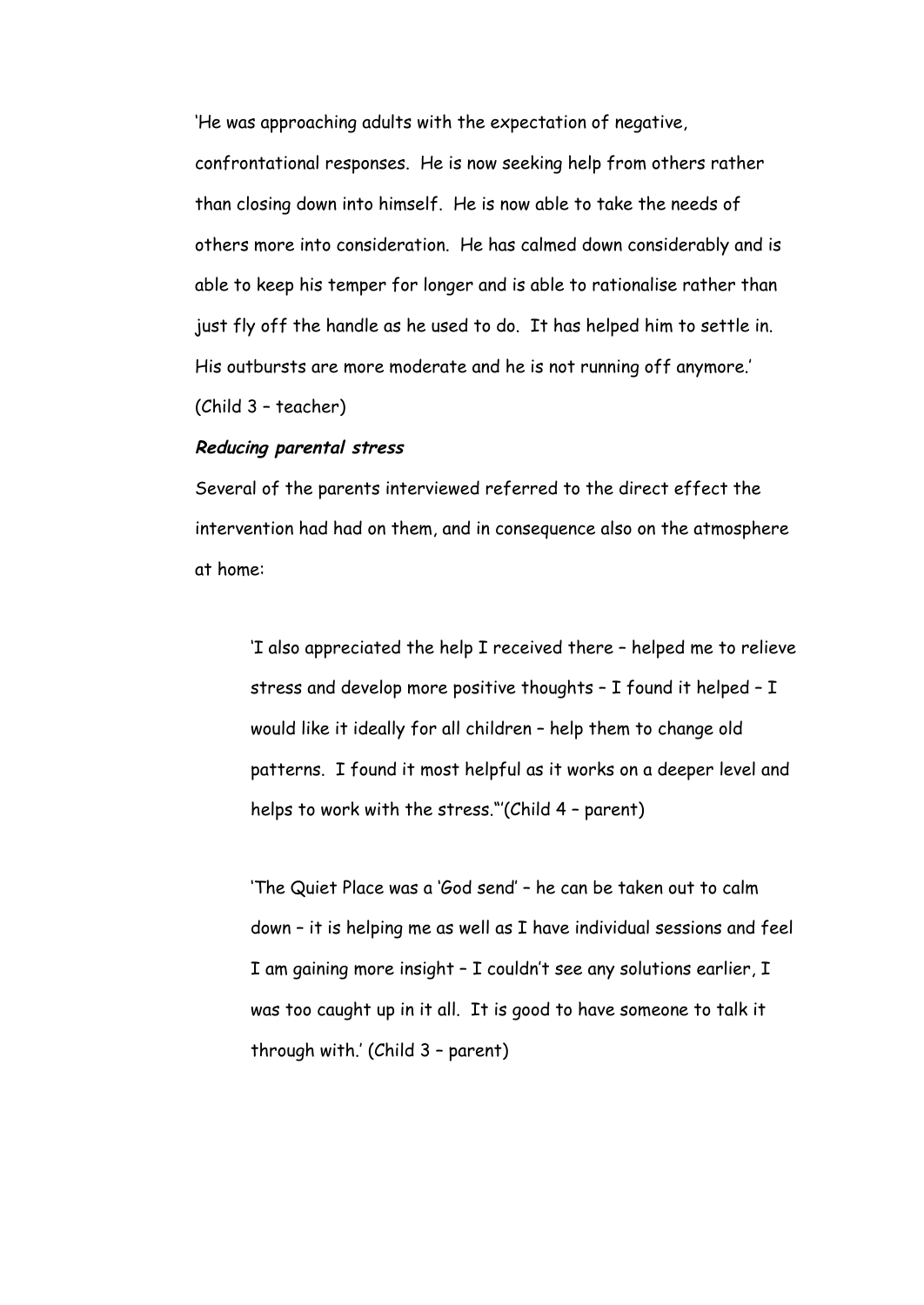One of the major advantages of provision such as this is that parents have a direct line to help. One of the headteachers noted what a relief it was to be able to direct parents to assistance when they were under stress, rather than having to rely on referrals to outside agencies. There would appear to be within the Quiet Place model great potential for the on-site development of multi-disciplinary work with families in need.

## **Longer term problems and interventions**

In six of the cases there are references to the need for longer term intervention and the feeling was expressed that the six-week programme merely started to move a process into gear:

'During the intervention period, C's behaviour improved significantly but was still not perfect. After the initial intervention period finished, C continued to have massages, which he had particularly enjoyed. However, as soon as the intervention period finished, C's behaviour took a drastic decline. He was out of control and hard to handle. This has continued to be the pattern, especially in recent weeks, as talk of which secondary school he will be sent to has arisen, causing extreme anxiety and unrest in C and in the family (C has been physically sick in the past when discussing secondary school).' (Child 15 - parent)

'She can get herself in a state – finds it hard to build up relationships with others – they are aware that she had lashed out in the past. She is now keener to make contact with others – but it still doesn't last too long. She is now beginning to listen to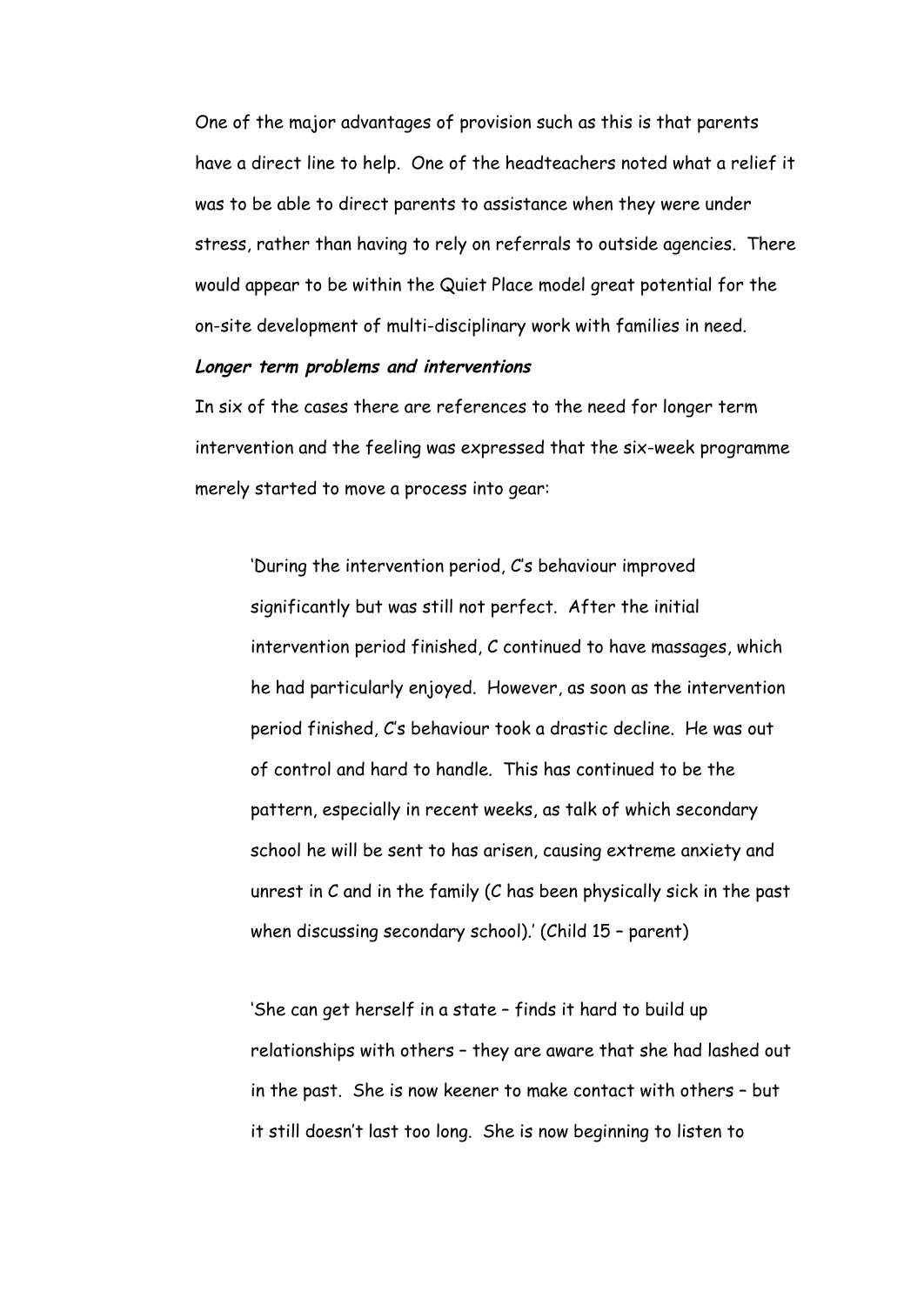others and is trying harder to be nice to them. Still too early to make a clear assessment – but there are improvements in her relationships with others.'

(Child 1 - teacher)

**The teachers made several points regarding the way in which the Quiet Place had impinged on the life of the school:**

- That it has had a significant effect on the emotional needs of the children through the opportunity it provided for more contact time on a 1:1 basis for those children who have a great need for it. It combines an opportunity for them to gain a greater understanding of themselves with fulfilling their need for more attention.
- The boosting of children's self-esteem is a major issue
- There is a fair amount of jealousy on the part of the other children why are the children who go there so special? Why can't all go?
- It hasn't as yet really impinged on all children only a few

**With regard to future developments the teachers felt:**

- It should be available to more children
- The school could never manage it from its own resourcing
- Children might attend for a variety of reasons e.g. grief, separation, etc.
- Opening it up as a wider resource for parents and families.

# **A Quiet Place** aims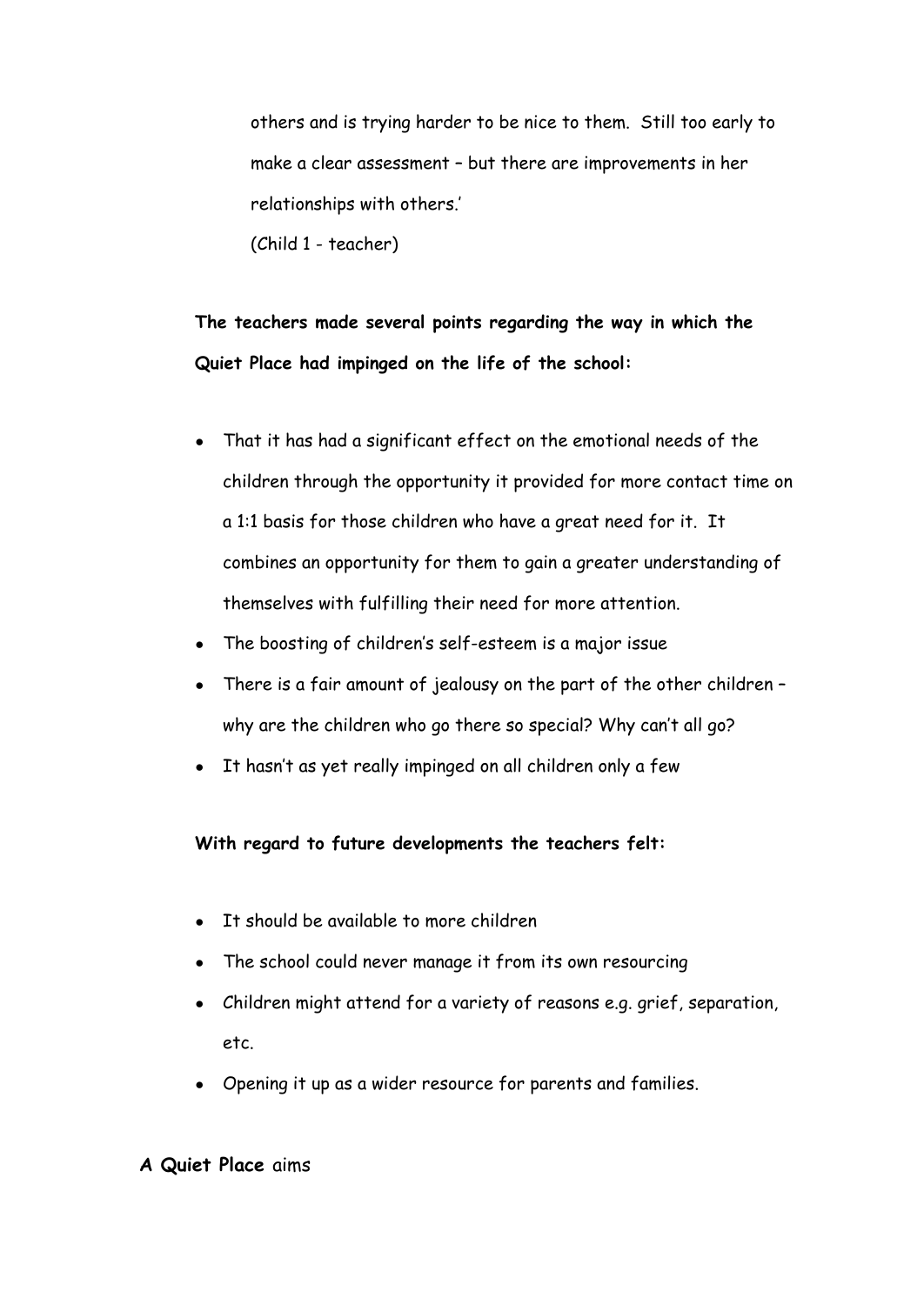- to provide children with a space where someone will listen to them in moments of crisis and stress.
- help children to benefit from education by assisting in the removal of the blocks resulting from stress factors
- assist in the process of preventing the build up of mental health problems by addressing issues at an early stage
- deliver effective interventions via the holistic and creative use of innovative person-centred approaches
- provide therapeutic support to children and their families within the host school
- provide training and support for the staff of that school

provide innovative and targeted interventions that support the child to remain in mainstream provision

A Quiet Place is an action research programme whose aims are the development of emotional health, self esteem and confidence as well as solution based strategies to develop positive relationships and improve communication skills.

A Quiet Place is a specialised 'within schools' programme of therapeutic support for

children experiencing behavioural and /or emotional difficulties. Based on the concept of 'wholism' in its fullest sense, it utilises both traditional and complementary approaches in support of the whole child – mind, emotions, body and spirit, in the context of their whole life, incorporating support for family, child and school staff.

**A Quiet Place** is more than a room. It is a very specific programme characterised by

- The supervised practice of therapists trained to a professional level via nationally recognised training programmes
- Strict quality control via on-going monitoring and evaluation of the programme – currently with Liverpool University : Department of Education as a registered PhD programme

There are now 6 in Liverpool and others developing all over the country with interest overseas. Many children and families are having access to this empowering provision which helps them deal positively with their lives both in school and afterwards. It is a life long learning about themselves and their relationships and successful communications to develop many more of the potential that lies hidden within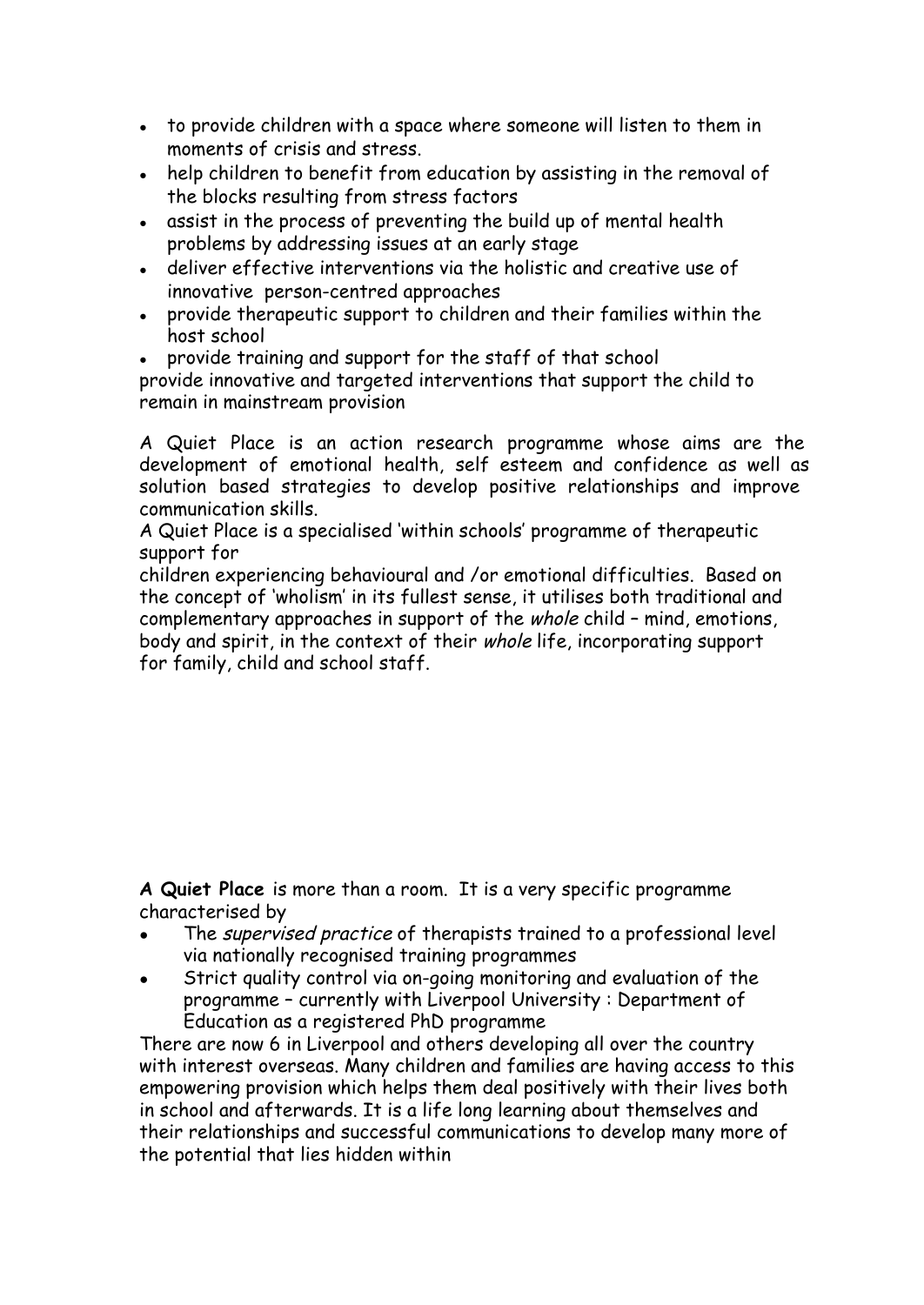# **Penelope Moon**

has been teaching for nearly 28 years. In particular her interests lie in special Needs and Behaviour Management. She is a qualified Psycho/Hypno-therapist and is involved in training others. She is founder member of Cheiron - A Quiet Place. She co-ordinates the EYBT for Liverpool LEA from where she is seconded out to develop A Quiet Place. In particular she is interested in :

- 1. Holistic education and its practical implementation within mainstream education. The development of emotional and spiritual intelligence will enhance the general ability to learn and be a well rounded member of society and is most relevant in our present state of society
- 2. Complementary Therapy and it application to a broad range of conditions of the mind body and spirit.
- 3. Parenting and the delicate issues surrounding the successful initial engagement and long term sustainability of support for families under stress

**No blame** is the key phrase involved.Successful support and long term engagement leading to changes in behaviour need through the ACE factor:

- **Awareness**
- **Choices**
- **Energy**

Further Information: Parent Pack can be obtained by accessing the web-site: [www.cheiron-quietplace.com](http://www.google.com/url?q=http%3A%2F%2Fwww.cheiron-quietplace.com&sa=D&sntz=1&usg=AFQjCNFuv-LoaNS5ToSKeSGLp9CmZQuh0w) or writing to: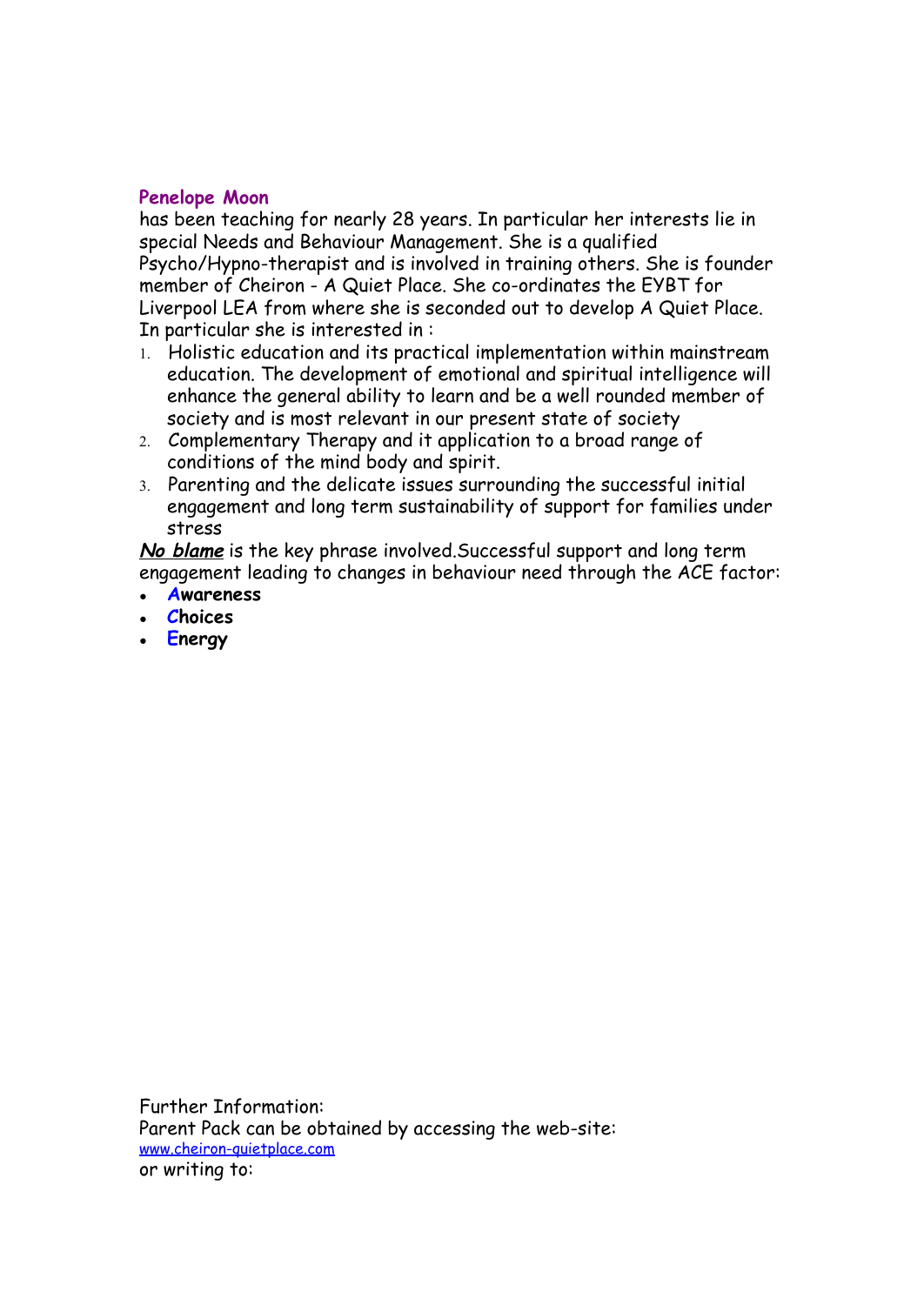Pam Simm Cheiron -Quiet Place Ltd. 10 Prescot Road Liverpool L7 0LQ Tel:0870 907 7707 Fax: 0870 907 7708

Bandler .R.& Grinder. J. (1982) Reframing Real People.Utah:Moab Bennathan.M.&Boxall.M.(1996) Effective Intervention in primary Schools:Nurture Groups. David Fulton Publishers.

Bradway.K. (1997) Sandplay: Silent Workshop of the Psyche. London: Routledge

Day J.(1994) Creative Visualisation with Children. Shaftesbury:Element Department of Education and Employment : Learning Elements of Single Regeneration Budget : Case Studies and Thematic Good Practice (5) 1999 London DfEE

Department of Education and Employment: (1999) Social Inclusion:Pupil **Support** 

(Circular 10/99).London DfEE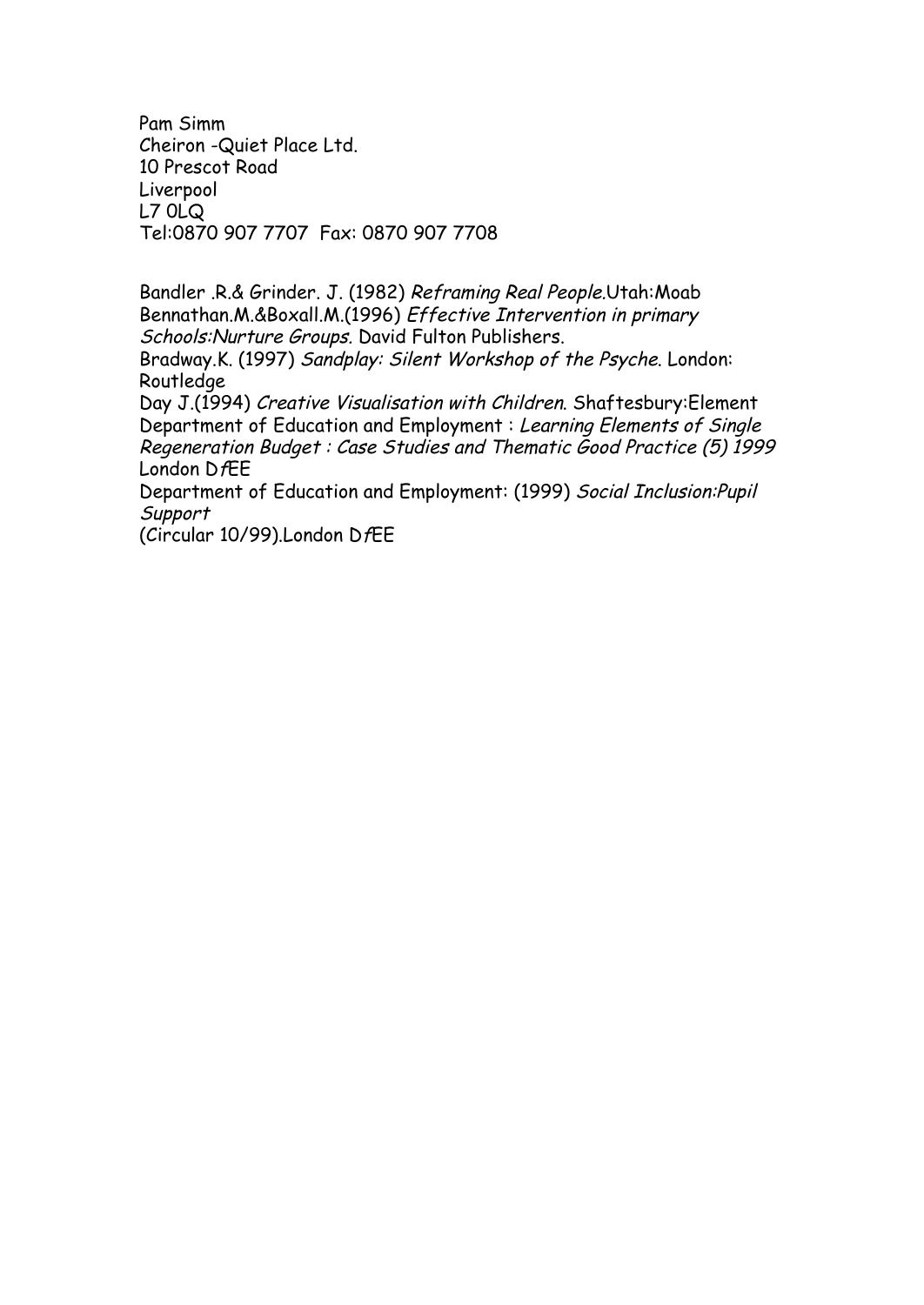Kurtz. Z. (1996) Treating Children Well. London:Mental Health Foundation Mills.J.C.& Crowley. R.J.(1986) Therapeutic Metaphors for Children and the Child Within. New York: Brunner/Mazel

Oaklander V. (1997) Windows to our Children. New York : Gestalt Journal Press.

Olness. K. &Cohen D.P. (1996) Hypnosis and Hypnotherapy with Children (3 rd Edition).London;Guildford Press

Speke/Garston Partnership(1996) Pathways to Integration; Regeneration Plan. Speke, Liverpool:Speke/Garston

Partnership

1. Cigales.M., Field..T., Lundy.B., Cuandra. A.&Hart.S. (1997) 'Massage enhances recovery from habituation in normal infants' Infant Behaviour and Development.20(1),29-34

2. Field.T.,Morrow.C., Valdeon.C. Larson.S., Kuhn.C.& Schanberg.S.(1992) 'Massage reduces anxiety in child and adolescent psychiatric patients' Academy of Child and Adolescent Psychiatry. 31 (1), 125-131.

3. Field.T.,Quintino.O.,Hernandez-Reif.M.,& Koslovsky.G. (1998)'Adolescents with attention deficit hyperactivity disorder benefit from massage therapy', Adolescence.33(129), 103-108

4. Spalding.B.:'The Contribution of a "Quiet Place" to Early Intervention Strategies for Children with Emotional and Behavioural Difficulties' British Journal of Special Education Vol:27 (3) 129-134

5. Tankersley. M., Kamps.D., Mancina.C. &Weidinger. D.(1996)'Social Interventions for Headstart Children with Behaviour Risks', Journal of Emotional and Behavioural Disorders. 4 (3) 171-182

6. Walker.H.M., Kavanagh K., Stiller.B., Golly.A., Severson H. & Feil.E.(1998) 'First Step to Success, an early intervention approach for preventing school antisocial behaviour', Journal of Emotional and Behavioural Disorders. 6(2). 66-81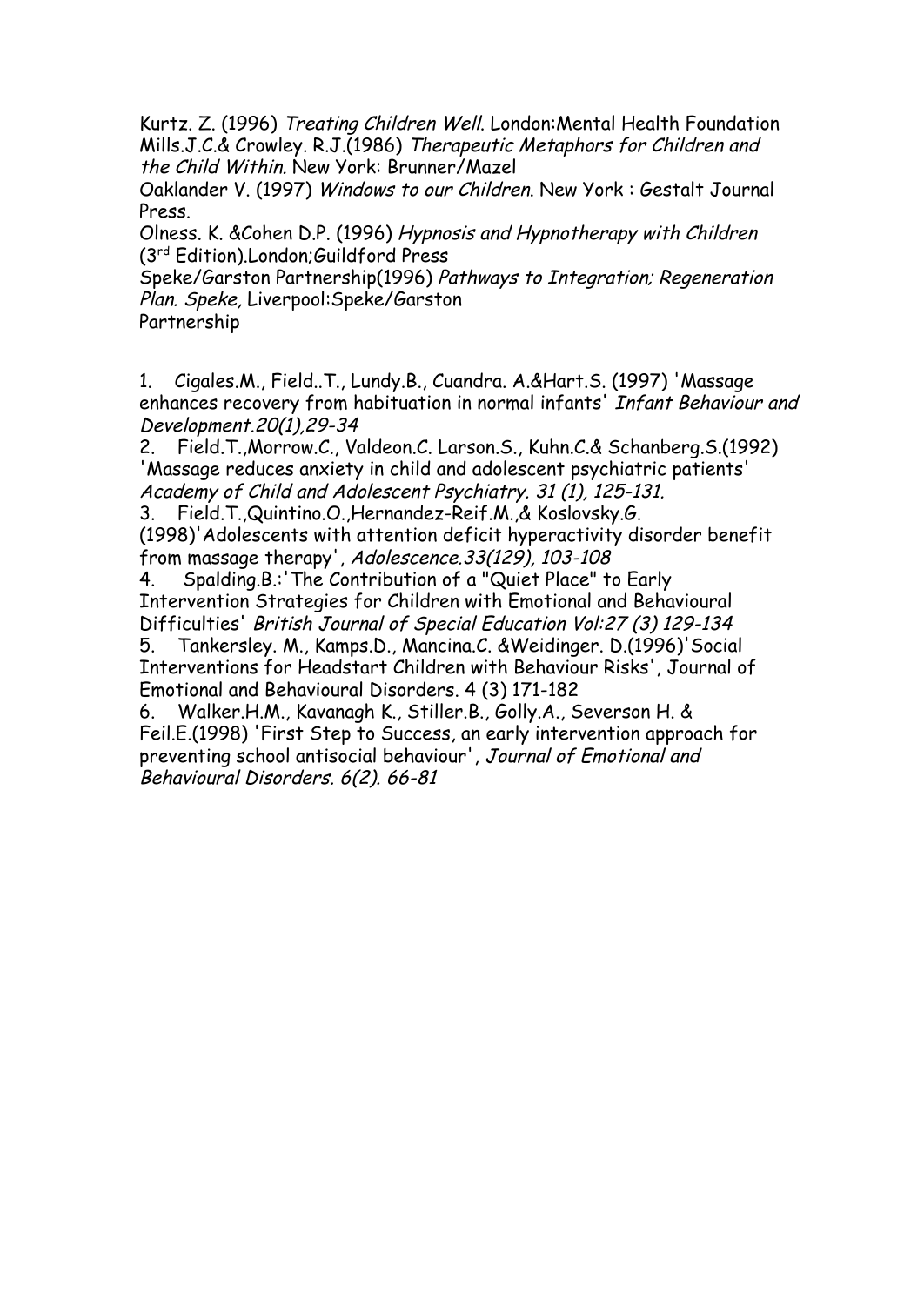# **The response of children and adults to their experience of QUIET PLACE Heather Piper June 2001**

#### **Summary:**

During a two day period in June 2001 nineteen children and adults, were interviewed regarding their involvement with Quiet Place. The Quiet Place initiative began three years ago and is operating within a number of schools in Liverpool, Knowsley and Croydon. All respondents were positive about the benefits of Quiet Place for those experiencing stress, sorrow and difficulty in controlling their behaviour. This small piece of research is part of a planned, longer-term process that includes both quantitative and qualitative elements and is being co-ordinated by the University of Liverpool. This research did not focus on the long-term effectiveness of Quiet Place, but rather the understanding and feelings of those who use the service. The area of enquiry was concerned with whether the interviewees 'felt' Quiet Place to be beneficial to the children who use it and to the whole school community.

#### **Background information:**

**(Kathy and Penny – I thought you could add a page here that sets the scene about the development of Quiet Place – its aims and purposes etc.)**

## **The Research Process:**

One researcher (with some prior knowledge of Quiet Place) interviewed nineteen people in three schools in Liverpool. The schools included one with the original Quiet Place that had been in existence for over three years and two further schools that had both experienced Quiet Place for approximately two years. The schools were selected so that some members of staff would have a longer-term view, and would not just be commenting on a recent development.

All interviews were of a semi-structured nature, questionnaires (see later) were adhered to, and prompts were used throughout. This research was chiefly concerned with gaining qualitative feedback from children who had first hand experience of Quiet Place, from some school staff with both experience of a personal nature, as well as knowing the many children who had used the service, and from some parents who had used Quiet Place themselves and/or whose children had used it. Although this small piece of research is reported separately, it is one part of the longer-term research process that began with the onset of the first Quiet Place and is to continue for some years.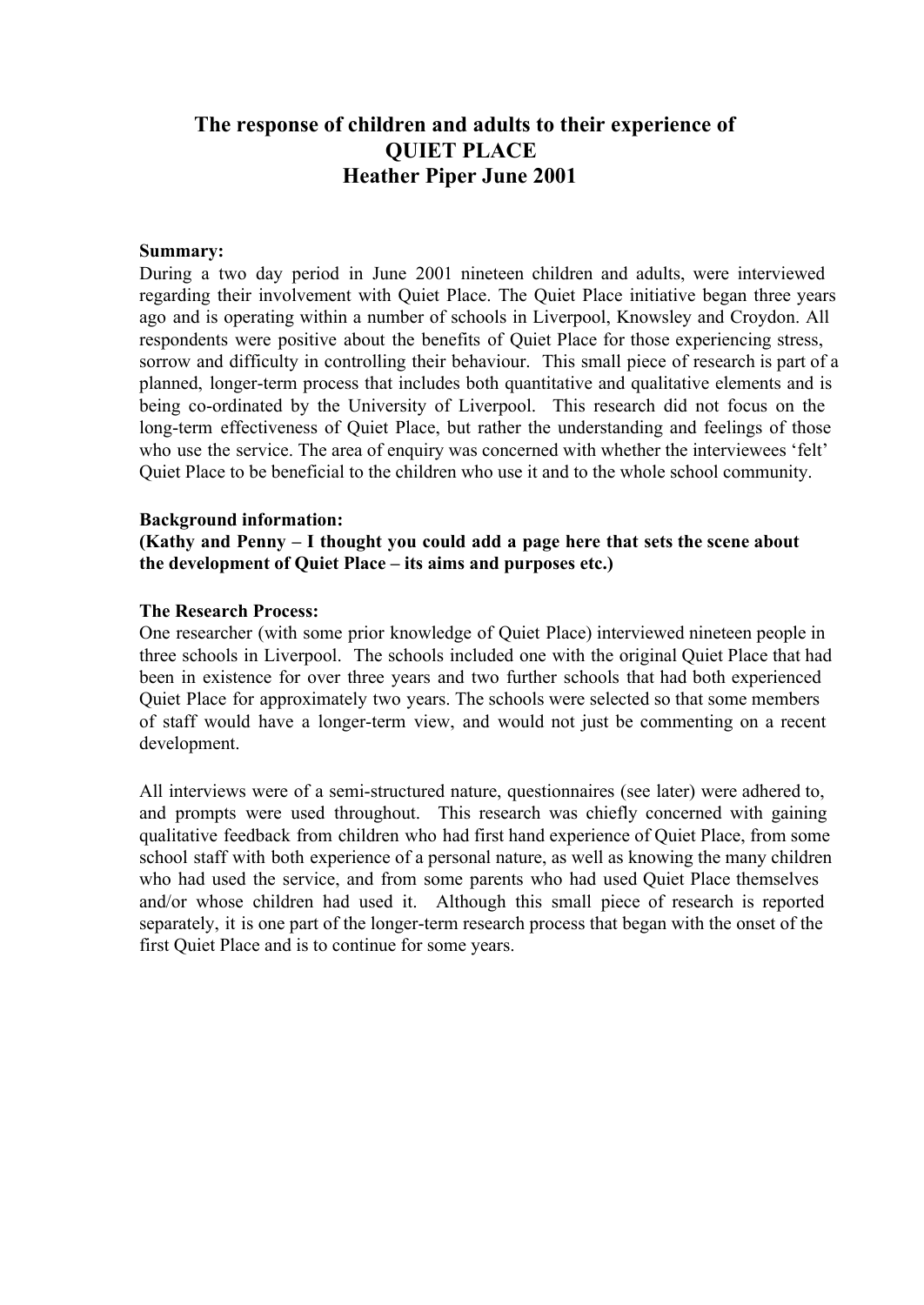Interviewees were selected on the basis as to what was possible. As the research was conducted to a very tight schedule, some classes were out on school trips and some teacher's timetables did not allow time for interviewing. However, all those approached and with the time to spare agreed to be interviewed. The children were selected mainly by the workers of Quiet Place or by their teachers; again this was on an opportunist basis, ie. anyone who was there and available at the time. Although the sample is not random in the traditional sense, in reality it was very random indeed with the researcher in some instances just wandering into a class and asking if any child there had ever used Quiet Place. The schools had only known about the research process a couple of days beforehand and the sample reflected this, ie. it was not pre-selected on the basis of those most likely to say something positive.

#### **Children:**

**(Penny and Kathy I wondered whether you may want to add in here the sample interviewed by Janet at Hope Valley for her MA. She says she interviewed 10 children in her class, all of whom gave positive feedback – I did not interview any of the same children so it would be ethical. It would mean changing the numbers throughout my writeups, but would beef up the sample size. It would probably be best to add a sentence saying another interviewer had begun this process of interviewing in one of these same schools last year or something – just an idea.)**

In total eight children were interviewed over the two day period, five girls and three boys aged between five and ten years of age. The researcher did not establish details relating to the family background of any of the children interviewed or enquired as to why they had been recommended to use Quiet Place. However, some of the children chose to explain why they needed to go to Quiet Place. Reasons included unhappiness, anger and consequent behaviour difficulties. The three schools were situated in relatively deprived areas where many of the children would be living in homes where the adults were unemployed etc. The children's interviews included a questionnaire, and also involved asking the children to draw some picture of themselves inside a circle, before, during and after they had been in Quiet Place (see later). The children completed their drawings whilst the researcher asked them some questions, and then they were asked to explain their pictures. This had the advantage not only of using different approaches for children less keen on talking to adults, but also meant that eye contact could be avoided as the children could be busy with their pictures and answering questions at the same time. This interviewing process worked well. All children appeared relaxed and were willing to participate without any sign of embarrassment. The following sections relates broadly to the questions asked during the interviewing process.

**History of Use**: All eight children immediately said that they enjoyed Quiet Place. Some were currently attending, some had finished attending very recently and a couple had attended more than a few months ago. The children were not embarrassed that others knew that they used Quiet Place, as one girl mentioned 'the teachers get done too'. They all had a full grasp of how many times a week they attended and for how many weeks, with whom, and why they could not attend forever, because of all the other children who could enjoy it too, 'other children need to go too don't they'. The whole process had clearly been fully explained and understood even by the youngest children. They were aware that it was a limited service even though they would all have liked to have more of it.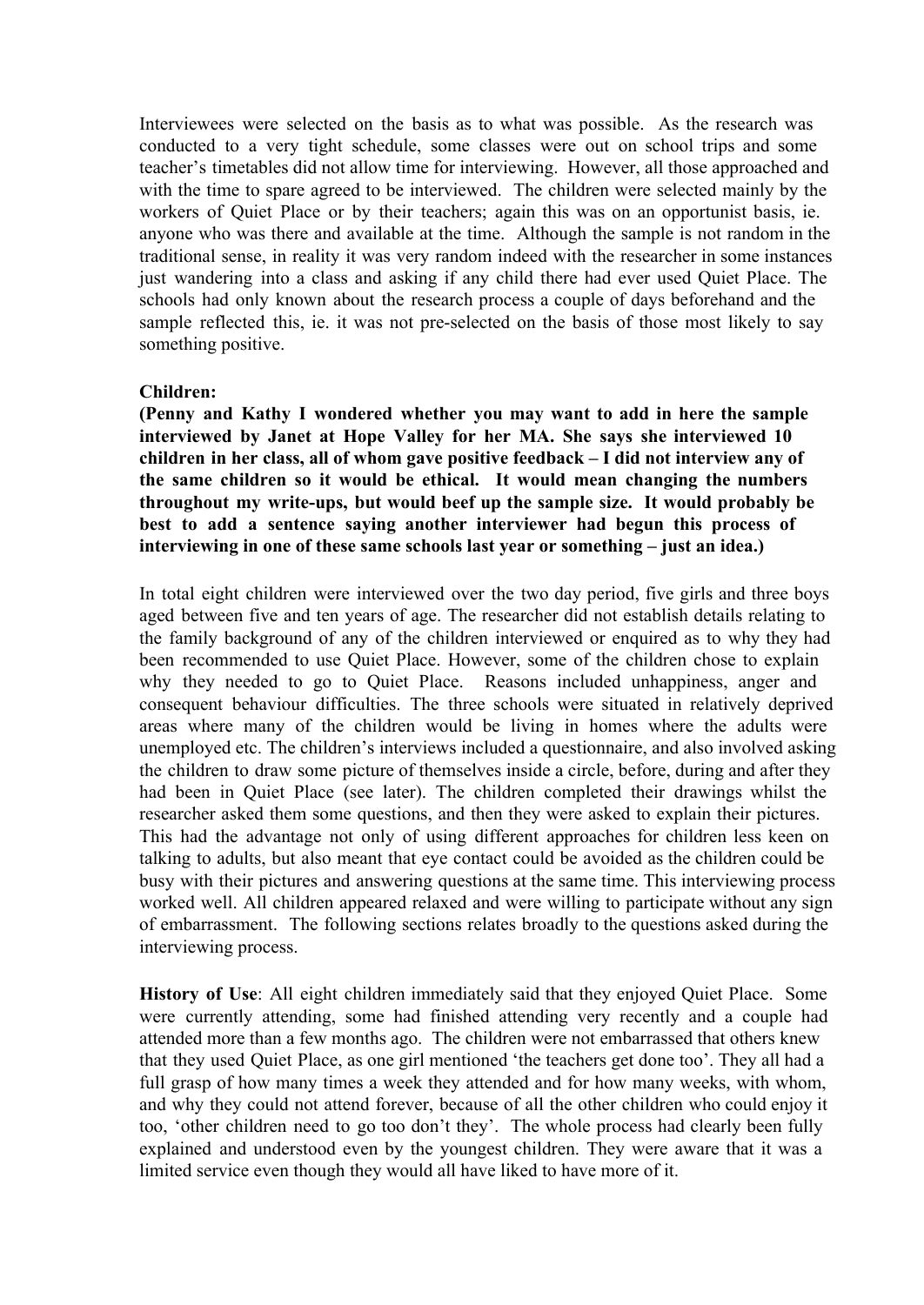All children had attended Quiet Place for a six-week period, usually three times a week. One or two had dropped in for the odd session since and a couple had been through two sets of six-week programmes. The activities they described being involved in, changed a little according to their age. The five year olds mainly talked about bouncing on a trampoline and playing in the castle, although interestingly in their pictures they included themselves having a foot massage. The researcher did not get a sense that this was talked about less by little children because they were awkward about it, but rather that being little they were more used to adult women looking after them and so it required less comment. The older children talked about stories 'to calm myself down', aromatherapy, foot massages, playing on the computer and learning how to control their heart beat etc and all of the children enjoyed every aspect of their time in Quiet Place. The children could all name other children who used the service and most of them talked about their time in Quiet Place with someone else; this could be the teacher, a parent, and also a best friend. One ten-year-old boy said 'I just talk about it with my teacher, because I want it to be private between myself, my teacher and Quiet Place'. One child said 'I tell my mum I've been, but I don't tell her what I've been doing. I like that to be private'. The children were also aware that the service was available to their teachers, and as one child said 'it's for everyone, we can all use it'.

**Self:** The children found it difficult to identify what they liked best or what was their least favourite activity. When asked what was best about Quiet Place, one ten-year-old girl said 'just going in there, it feels nice as soon as you walk in'. Another seven-year- old girl added in answer to the same question 'the very nice people'. A couple of children said 'just being relaxed'. One five-year-old boy said he enjoyed blowing the whistles the most, and being able to play different notes. A nine-year-old boy said he enjoyed doing his book of happy and sad feelings, saying 'it made me feel relaxed and understood'. Some children just said 'I like everything'. It was even harder to find anything the children did not like and most just said 'nothing, I like it all'. One five year old said 'I didn't like it when the ceiling fell down!' obviously referring to a specific incident. Another ten-year-old boy said he had been nervous the very first time he had attended, but that feeling went very quickly. All children said that it made them feel 'calm' and 'happeee' being in Quiet Place. seven-year-old-girl drew pictures of herself crying before she went to Quiet Place and a picture of herself smiling afterwards. Paradoxically, one six-year-old boy drew a picture of himself sad afterwards because it was all over. When asked how long this feeling lasted the replies ranged for a few hours, (worryingly in this case the young girl added 'until I go home') to 'absolutely ages', which was then described in terms of weeks when probing. The children who attended due to problems in controlling their anger claimed it helped a lot, but that they needed a bit extra, because they found it so hard by themselves. One impressive ten-year-old boy in this category had the language to explain his feelings regarding his own anger very well. Whether this is a result of Quiet Place input, teaching staff or family etc or a combination of everything would be difficult to ascertain, but nevertheless it was unusual. He drew pictures of himself apologising to other children for earlier behaviour after his time in Quiet Place, and a picture of them saying 'it's accepted'.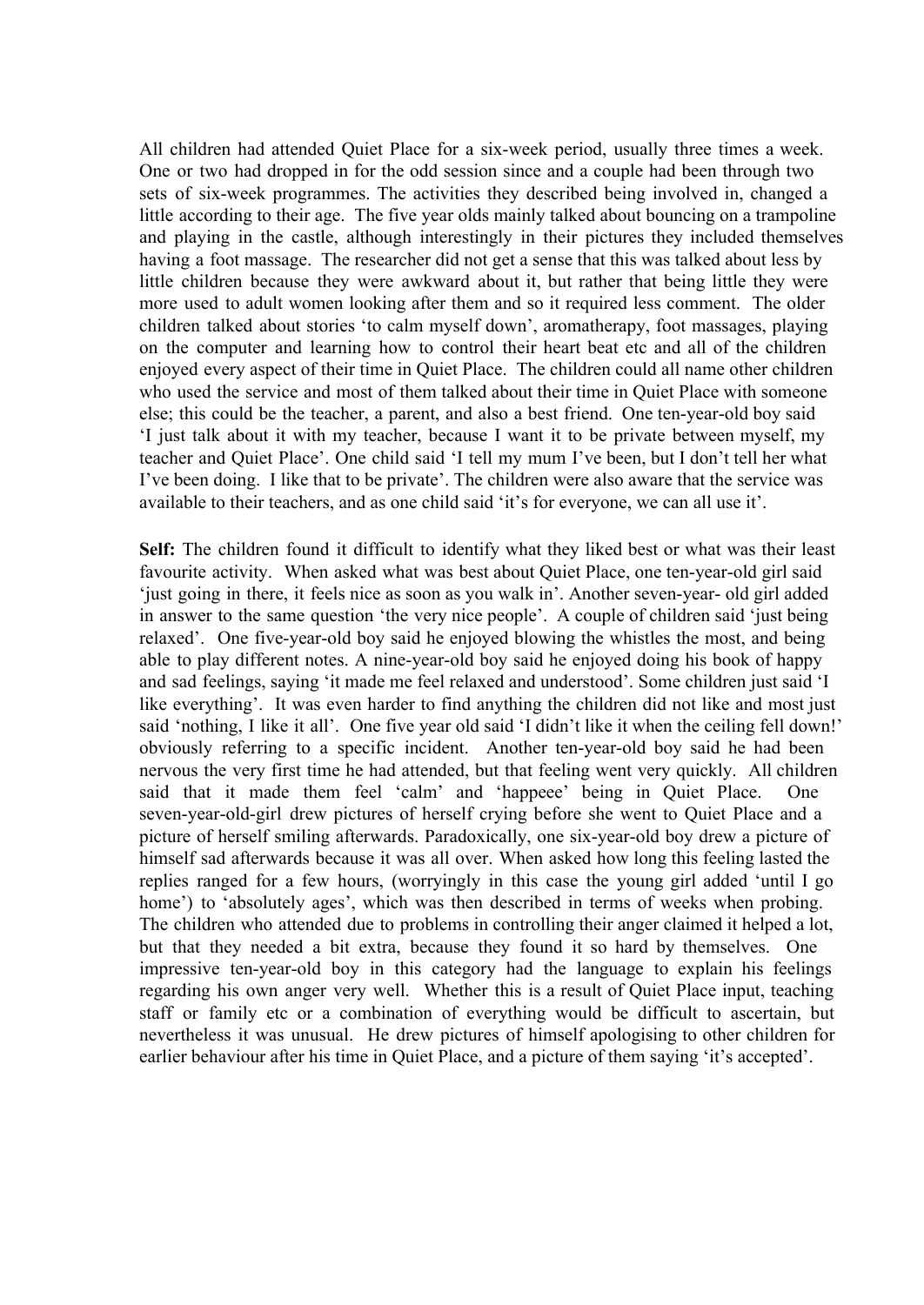**Future:** The children would all like further contact with Quiet Place. The reasons for this varied, from 'because it's so nice' to 'because it makes me calm' and 'because I need it' and this last point usually related to feeling anxious or violent. The children generally could not think of any ways that Quiet Place could improve. This is understandable because it is always hard to imagine something unknown, but the children genuinely thought of it as perfect as it is, so 'more of the same' was the most frequent comment made, but one seven-year-old suggested playing 'dressing up'.

**Staff:** During the two-day period nine members of staff were interviewed from the three participating schools. This staff group comprised of four teachers (including one head teacher), four welfare assistants and one teacher support assistant.

History: All those interviewed had been employed in their schools on a long-term basis, in some cases twenty-five years or more. Thus all staff members had knowledge of their school situation before and after Quiet Place. All those interviewed had personal experience of using Quiet Place themselves as well as seeing the many children who had been referred there. Apart from a couple of staff who had seen videos about the original Quiet Place, most knowledge focussed on their own experience in their own school. The staff were able to discuss how they or other staff members were a little sceptical at the beginning, but now they were completely delighted with the service offered. Any original negative views were either of an 'it's not for me all this touchy feely stuff' variety, or were more economic in origin, so 'why have money spent on this, when we could have more teachers or equipment'. Changing from being sceptical to advocating Quiet Place for all, came as a result of observing children and having tried it and seen it for themselves. In each school it was reported that a hundred or so children (and more in the original Quiet Place), had benefited from the service. One school had recently had the service reduced due to a lack of external funding and this had created some difficulties.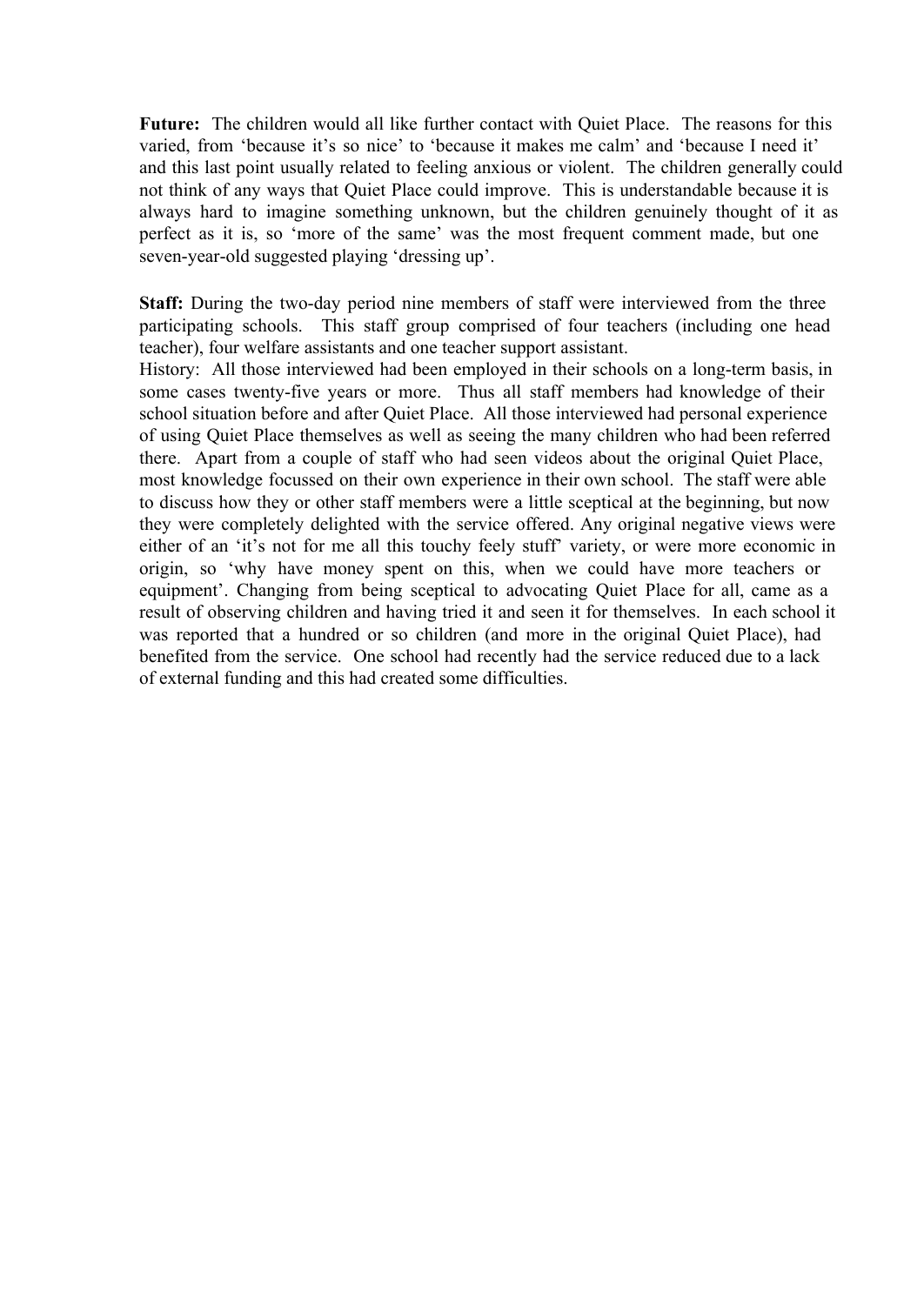**Before and after Quiet Place**: The staff without exception were wholly positive about the experience. However, there were some noticeable differences between the three different school's comments. One school regarded Quiet Place as part of its whole. The Quiet Place staff had been into the classes before children had to take their SATs exams and calmed the children down with relaxation techniques. Also children in the EBD unit had been taught to massage each other's hands in class, this was now just routine. The staff (and children) all related to Quiet Place as central to their existence. Comments were made such as 'it has affected our whole atmosphere, the way we work, its an added strand, its been an input to the whole school community'. The other schools although positive, tended to make comments about helping the individual rather than the whole. So comments included 'the best thing about it is that we can offer a child help immediately, we don't have to make a referral and wait six weeks or so or until the situation breaks down and we have to exclude the child, we feel much less helpless than we used to'. Also 'we can help those children who go to the wall ie. those who just take their problems inwards'. Mainly comments were made about how it calmed children down and how they benefited from the one to one attention from a friendly and concerned adult, 'it's somewhere totally relaxing, just peace and tranquillity'. A few staff mentioned how being in Quiet Place was probably the only time that some of the children received individual attention from a nice adult. Many mentioned how this one-to-one approach helped the children's self esteem and confidence and they became much better at dealing with the other adults in their lives, such as the teachers, as well as other children. The only negative comments reported over the two day period was that one member of staff could remember one child who had been upset by the process (details of this were not offered, other than this child had considerable problems to deal with at home), and one parent had claimed that the process was giving her child flashbacks of a negative type. On exploration it emerged that this parent was probably nervous of what her child may be saying to a member of Quiet Place about things happening in the home. These were the only remembered negative experiences that could be recalled from hundreds of examples. All the schools were able to allow their staff to benefit from Quiet Place on a personal basis to a greater or lesser extent. Having this personally positive experience themselves meant that they were able to understand the benefits for the children more fully. Future: All the schools wanted to retain Quiet Place and those with a more limited service wished to be able to extend it to be available most of the time. The majority of suggestions relating to any changes in the future amounted to just more of the same. Some specific suggestions included 'it would be nice if after the six week programme the follow up was a bit more systematic. Some children cope for a few weeks but then need more input.' This was usually explained in terms of the very difficult home conditions that some of the children had to live in, and they needed more ongoing help in order to cope. One teacher mentioned that they found filling in the assessment forms on the various children, rather an onerous task as their jobs already included so much paperwork. She said she did it in such a hurried way that she questioned its usefulness. She also wondered whether when parents had made a referral, they would probably be the best one to complete the follow up assessment forms. In terms of offering advice to schools currently without a Quiet Place but thinking about it, comments included 'you'd be mad if you don't take it up', 'just try it and see' and 'come and see the changes in the children'. One thoughtful comment included 'make sure you take the staff group along with you, it works much better if everyone wants it'.

## **Parents:**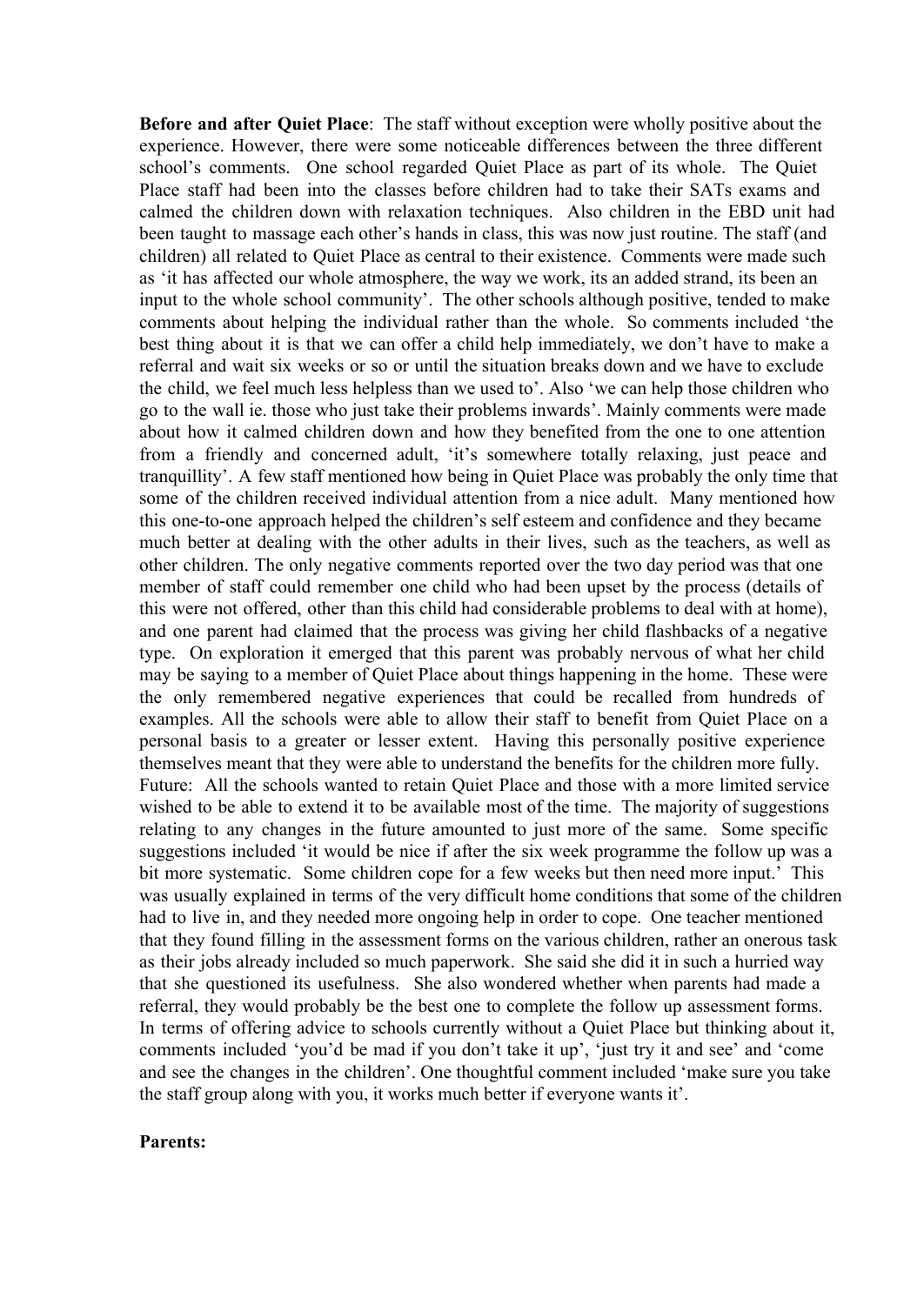## **(Penny and Kathy – again I wondered if you may want to add in Janet's MA sample here. She told me that only a few parents responded to her questionnaire but they were all positive. Again they are different parents to the ones I interviewed so it wouldn't be a problem research wise.)**

Only two parents were interviewed and in both cases they had children who had used Quiet Place and they had used it themselves. Their knowledge tended to be more limited than that of the children and staff, and was mainly focussed on their own experience.

**History:** They each had more than one child so their involvement had been over a few years as more than one child in each family had used Quiet Place. One parent had a friend who used it but the other did not know of any parents other than herself.

**Self and Child:** The parents (two mothers) discussed their various children's difficulties such as fighting in class, being worried about their father who was ill, being bullied etc. They both claimed that the input calmed their children down and made them able to cope better. They also thought that the effect lasted for quite a while but in one case the mother felt her child needed more input now. One of the mothers said 'I noticed a change in him immediately. He talked about going but not about what he did'. This comment was echoed by a couple of the children. In terms of their own experience they had both enjoyed various forms of relaxation. 'It helps you forget everything – those few minutes seem like a whole day, I feel I can cope better.'

Future: In terms of suggesting any changes, the parents had the same difficulty as the children in imagining something they had not experienced. However, they discussed their own worries before they had first hand knowledge of Quiet Place. 'I thought it was just for people with troubles and not just something for everyone'. There was also a specific problem of having a younger child cared for in one case. The school crèche helped if there was a space, but this was not always possible. They felt that somehow the process needed to be explained better to parents not currently taking advantage of Quiet Place, so they could understand it. Both of these women felt that they would happily talk to other parents and help in this process if that was considered an appropriate way forwards. Like the children, they were not at all embarrassed about their own involvement with Quiet Place once they had experienced it first hand.

## **Conclusion:**

As was stated previously this piece of research did not specifically focus on the effectiveness of Quiet Place, as there are longer-term research strategies in place to address this issue. This research was more interested in qualitative feedback from those most closely involved in the process, especially the children themselves. All those interviewed regarded Quiet Place as a positive addition in their lives and in some cases the life of the whole school community. The positive comments were overwhelming and comprehensive. They included Quiet Place itself, being a lovely calming place that immediately makes you feel happy. The various Quiet Place workers were all described as lovely people without exception. The effects on the individual were also described in positive ways, always in the short term and sometimes in the longer term.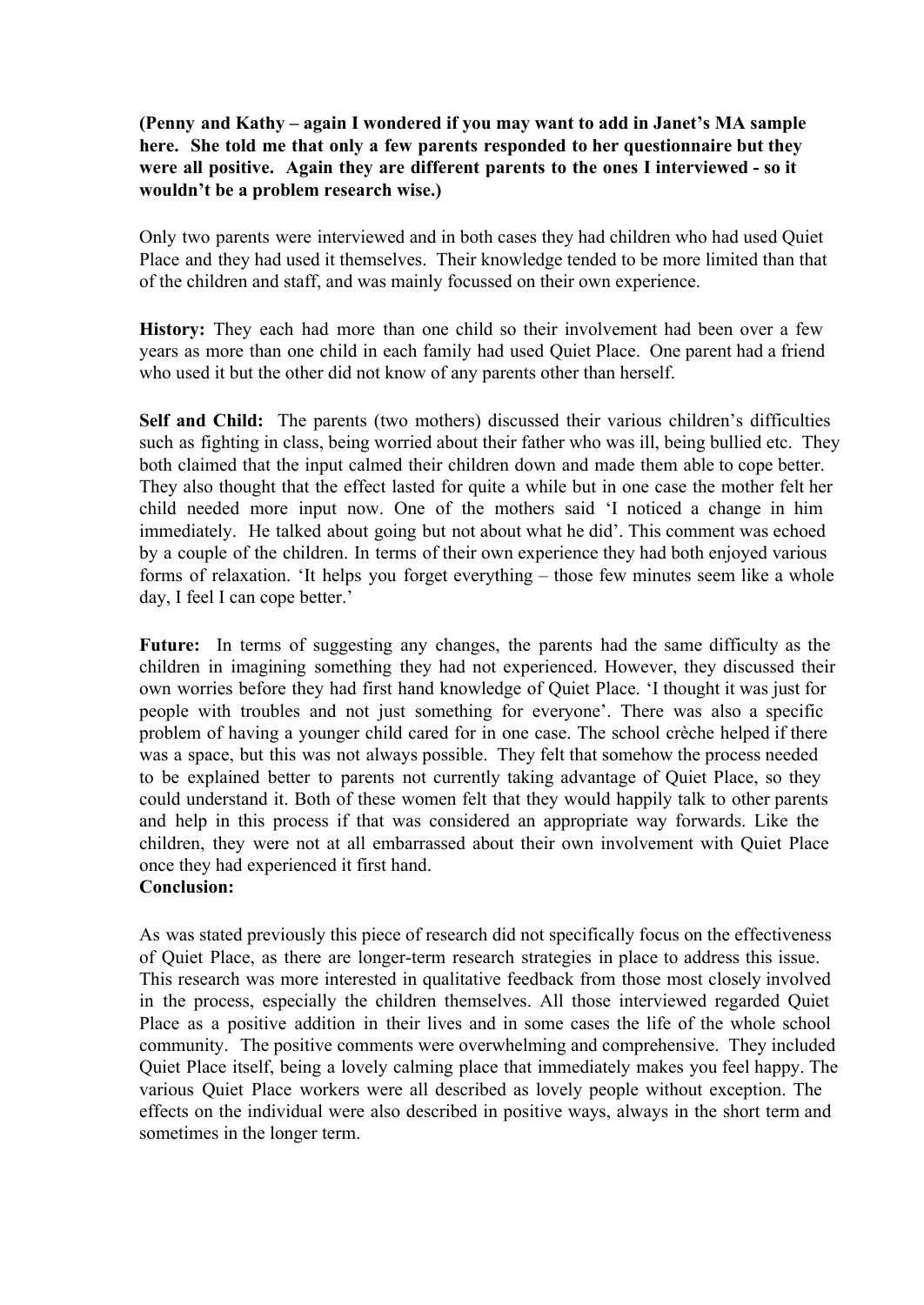In the school where Quiet Place had been wholly integrated as a key feature of the school, the total effect was very impressive. The school was calm, happy and welcoming. It was hard to imaging a visitor from another school not wanting to share this experience. To conclude in the words of a seven-year-old girl describing the pictures of herself to the researcher, about her time spent in Quiet Place 'can you see now how my smile is getting bigger and bigger'?

It is a project of Cheiron -Quiet Place Ltd. a group of like minded individuals whose broad aims are the development of **Emotional Literacy** and **Well-Being .** It is a business whose objectives include :

- the creation of models of excellence, not only in its working practices but also in any premises/projects it establishes and/or supports.
- supporting holistic approaches to therapy using effective, innovative and creative techniques appropriate to the needs of clients.
- working in a manner that catalyses and supports positive social change for all its stake-holders.
- seeking effective strategies to support children and families under stress
- working to produce an increase in self-esteem, self-control and more acceptable social behaviour in target groups of children and young peopleat the same time to develop positive and consistent parenting skills amongst their parents using similar methodologies